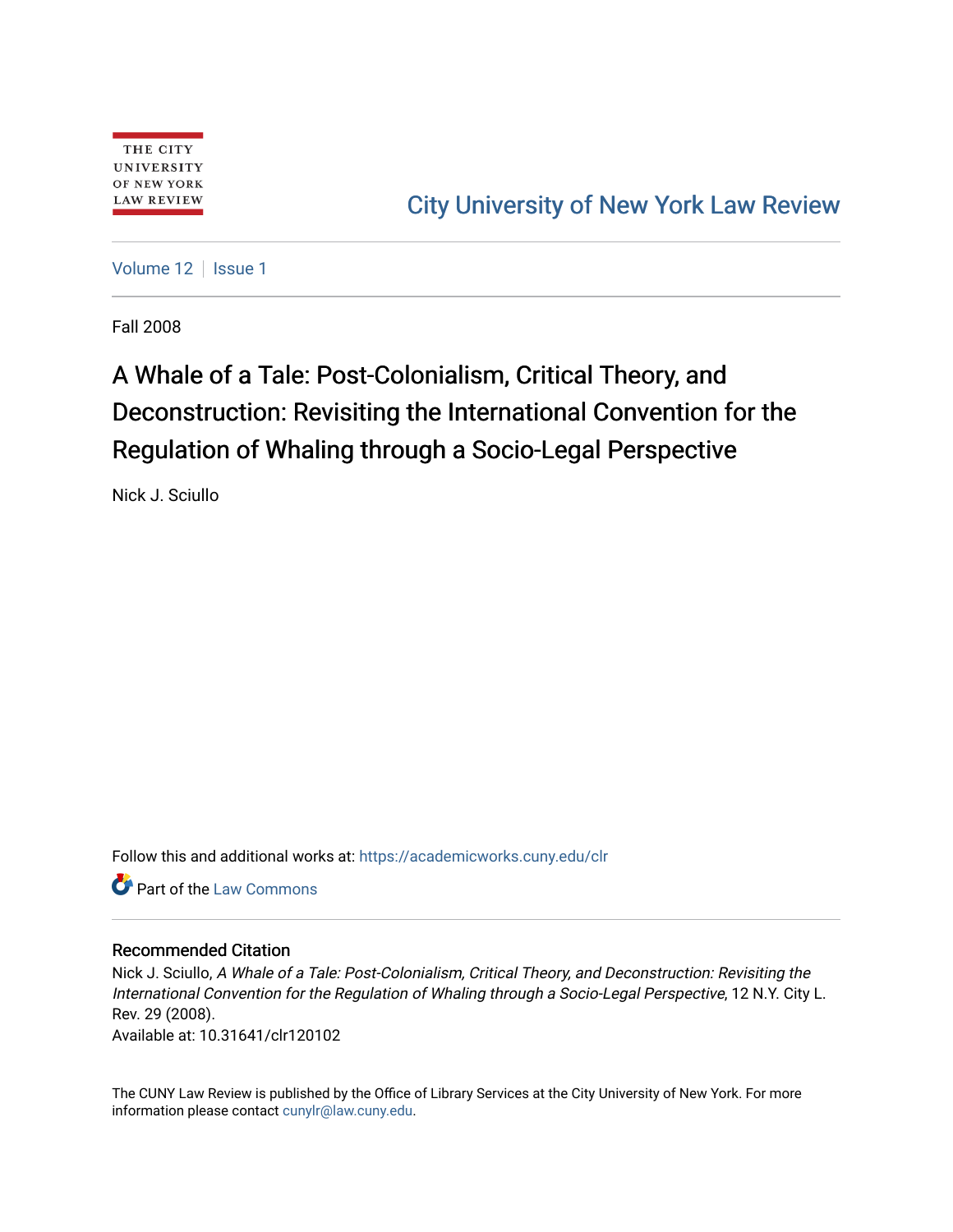# A Whale of a Tale: Post-Colonialism, Critical Theory, and Deconstruction: Revisiting the International Convention for the Regulation of Whaling through a Socio-Legal Perspective

# Acknowledgements

Thanks are due in large part to Associate Professor of Political Science Steven Taylor (Troy University) for encouraging the creation of this paper. Thank you to the New York City Law Review staff for their tireless and efficient work guiding this paper toward publication. As always, thanks to my father, Rick Sciullo, for encouraging me to question.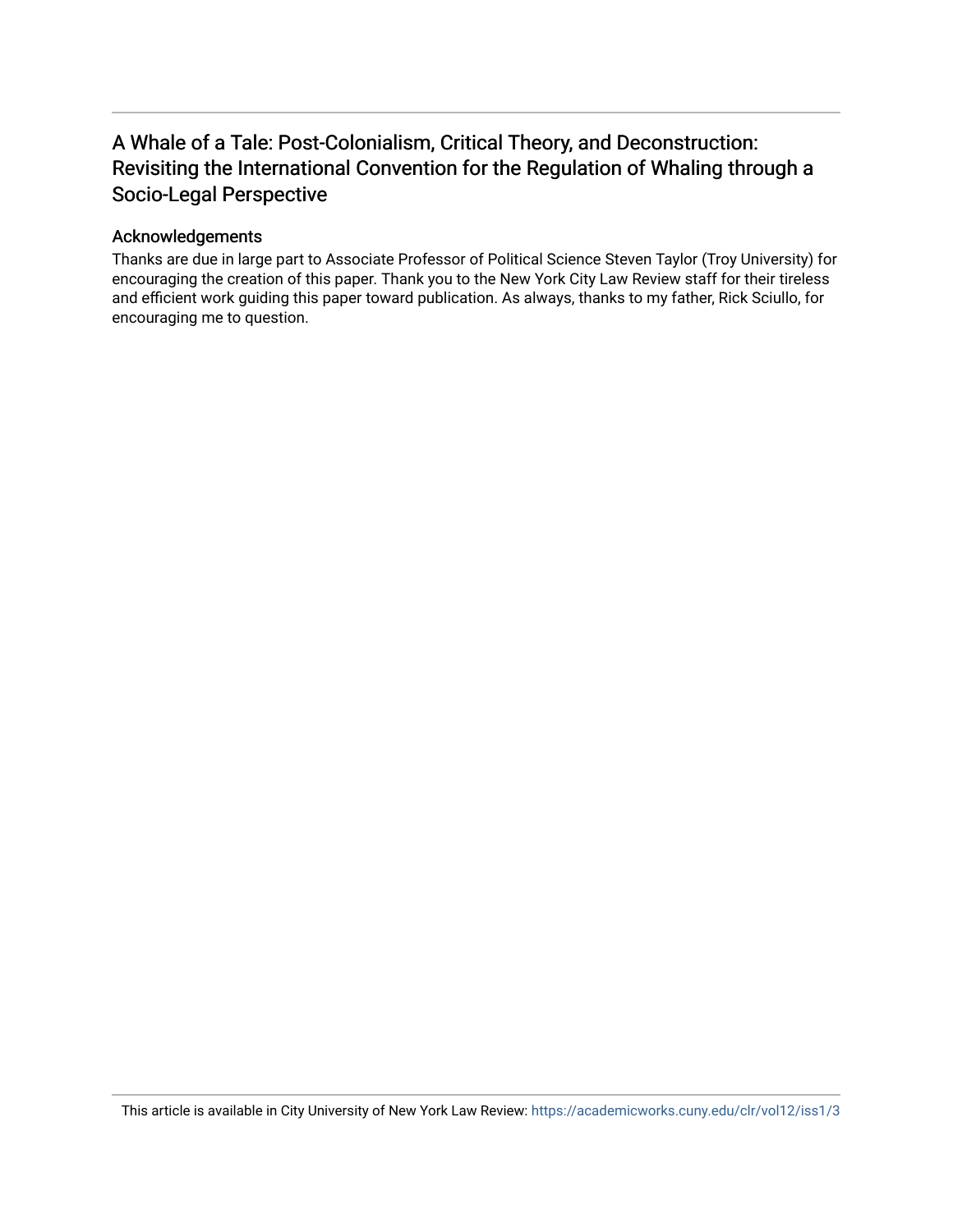# **A WHALE OF A TALE: POST-COLONIALISM, CRITICAL THEORY, AND DECONSTRUCTION: REVISITING THE INTERNATIONAL CONVENTION FOR THE REGULATION OF WHALING THROUGH A SOCIO-LEGAL PERSPECTIVE**

### *Nick J. Sciullo*\*

#### **INTRODUCTION**

This Article will weave critical theory,<sup>1</sup> deconstruction,<sup>2</sup> and post-colonial<sup>3</sup> critiques into a tapestry of analysis of the Interna-

2 *See generally* CHRISTOPHER NORRIS, DECONSTRUCTION: THEORY AND PRACTICE (Routledge 3d ed. 2002) (1982) (providing a concise overview of deconstruction and a solid introduction to Derrida); DECONSTRUCTION IN CONTEXT: LITERATURE AND PHI-LOSOPHY (Mark C. Taylor ed. 1986) (discussing many of the major works from major authors throughout deconstructions development); JONATHAN CULLER, ON DECON-STRUCTION: THEORY AND CRITICISM AFTER STRUCTURALISM (1982) (providing a readable synthesis of Derrida's ideas while providing thoughtful analysis with respect to deconstruction and derivations of feminism, literary theory, and psychoanalysis).

3 *See generally* ROBERT J.C. YOUNG, POST-COLONIALISM: AN HISTORIC INTRODUCTION (2d ed. 2005) (investigating the post-colonial paradigm from a number of angles and with respect to many situations around the world beyond the author's experiences in the United Kingdom); BARBARA BUSH, IMPERIALISM AND POST-COLONIALISM (2006) (utilizing case studies from around the world to critically investigate the powerful forces of imperialism); ANIA LOOMBA, COLONIALISM/POST-COLONIALISM (2d ed. 2005)

<sup>\*</sup> Juris Doctor, West Virginia University College of Law; B.A., University of Richmond. Thanks are due in large part to Associate Professor of Political Science Steven Taylor (Troy University) for encouraging the creation of this paper. Thank you to the New York City Law Review staff for their tireless and efficient work guiding this paper toward publication. As always, thanks to my father, Rick Sciullo, for encouraging me to question

<sup>1</sup> I am not concerned with hammering out a concrete definition for any of these terms. To be sure, there is a certain utility to definitional debate, but that debate is cumbersome and often not nearly as productive as originally envisioned. Critical theory concerns a vast number of authors and a vast number of texts, some seemingly related and others standing out starkly in contrast. *See generally* RICHARD DELGADO & JEAN STEFANCIC, CRITICAL RACE THEORY: AN INTRODUCTION (2001) (giving a thorough overview of one of critical theory's major sub-disciplines, Critical Race Theory); ALAN HOW, CRITICAL THEORY (Ian Craib ed. 2003) (discussing the history of critical theory as it relates to intellectual history and differentiating critical theory from post-modernism); CRITICAL TRADITION: CLASSIC TEXTS AND CONTEMPORARY TRENDS (David H. Richter ed. Bedford/St/ Martin's 3d ed., 2007 (collection of texts from Plato onward that serve as the foundation for literary criticism and critical theory); DAVID MACEY, DICTIONARY OF CRITICAL THEORY (2002) (providing an overview of the many schools of thought, scholars, debates, and subdisciplines associated with critical theory).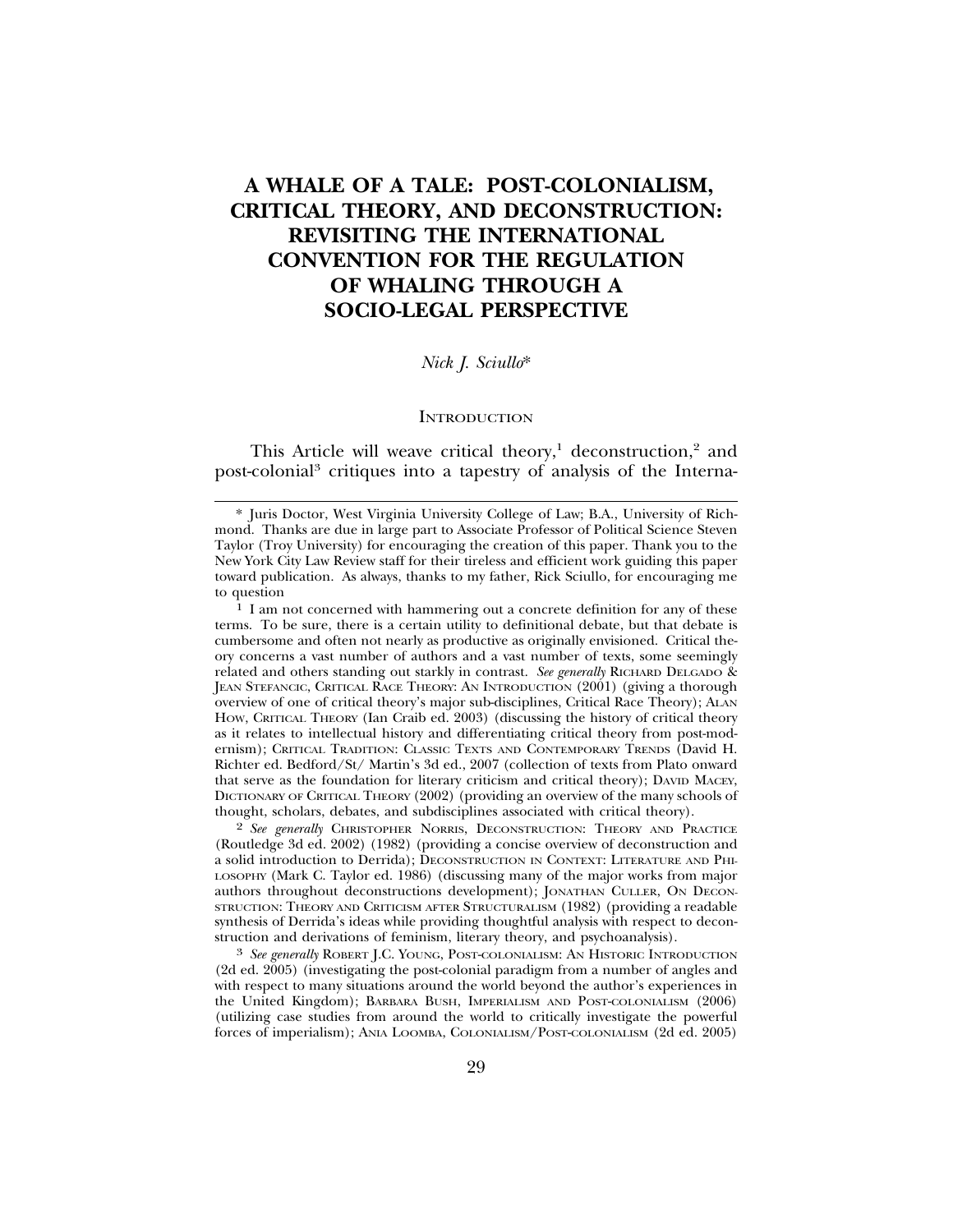tional Convention for the Regulation of Whaling.4 Central to this endeavor will be considering the numerous and unique cultures intimately affected,<sup>5</sup> their problems, their heritage and their history.6 The Article will focus, however, primarily on the Makah of North America—not because their whaling experience is more interesting or more worthy of attention, but because it is the most relevant to a critical inquiry into U.S. domestic law and policy. This Article will develop the whaling debate's background, but with an eye to opening up rhetorical space, not closing it. The goal here is not to rehash the excellent scholarship on the specific provisions, pitfalls, and successes of the laws, treaties, and other miscellanea that have colored the whaling debate's history.<sup>7</sup> Instead, this Article will consider post-colonialism, critical theory, and deconstructionism and how they can encourage scholars to ask questions that lead to better policies and a greater appreciation of different cultures. The very act of questioning will, in turn, lead to better policymaking.8 The Article will present a venue where ideas can exist peacefully together with little attention paid to the constraints

6 These two terms are different although not always conceptualized as such. Depending on where the reader looks for information, the differences may be distinct or mere nuisances of semantics. I use "history" to describe the past in a broad sense. History can also be thought of as the discipline or course of study of the past. It is neutral. Heritage is a pattern of behavior that can be passed from generation to generation. It is a collection of practices, ideas about identity, tradition and history. Whereas history may be and is often apolitical, heritage almost always has political undertones.

7 Randall R. Reeves, *Review of Leviathan: The History of Whaling in America*, 24 MARINE MAMMAL SCIENCE 248, 248 (2008). "The subject of whaling history has been addressed from many different angles and by several types of scholars—historians, economists, geographers, and even, at least occasionally, biologists. Different questions have been raised and addressed, depending on the disciplinary emphasis." *Id.*

8 I firmly believe that investigating issues of post-structuralism, critical theory, and/or post-modernism can help policymakers make "real world" decisions that affect the substantive nature of policy. Those who would argue that post-modernism does not provide a policy alternative may very well be correct, but that does not mean that the questions asked in the broad project of post-modernism do not provide insights into policy questions.

<sup>(</sup>giving thorough attention to Said, Foucault, and Althusser and their contributions to the debates).

<sup>4</sup> *See* International Convention for the Regulation of Whaling, Dec. 2, 1946, 62 Stat. 1716, 161 U.N.T.S. 72.

<sup>5</sup> Culture is another term I use loosely. Geert Hofstede is one of the preeminent authors in the field of culture and his works are generally useful in conceptualizing what constitutes culture and how to understand the concept. *See generally* GEERT HOF-STEDE, CULTURE'S CONSEQUENCES: COMPARING VALUES, BEHAVIORS, INSTITUTIONS AND ORGANIZATIONS ACROSS NATIONS (1980) (discussing the dimensions of culture and exploring cross-cultural competence).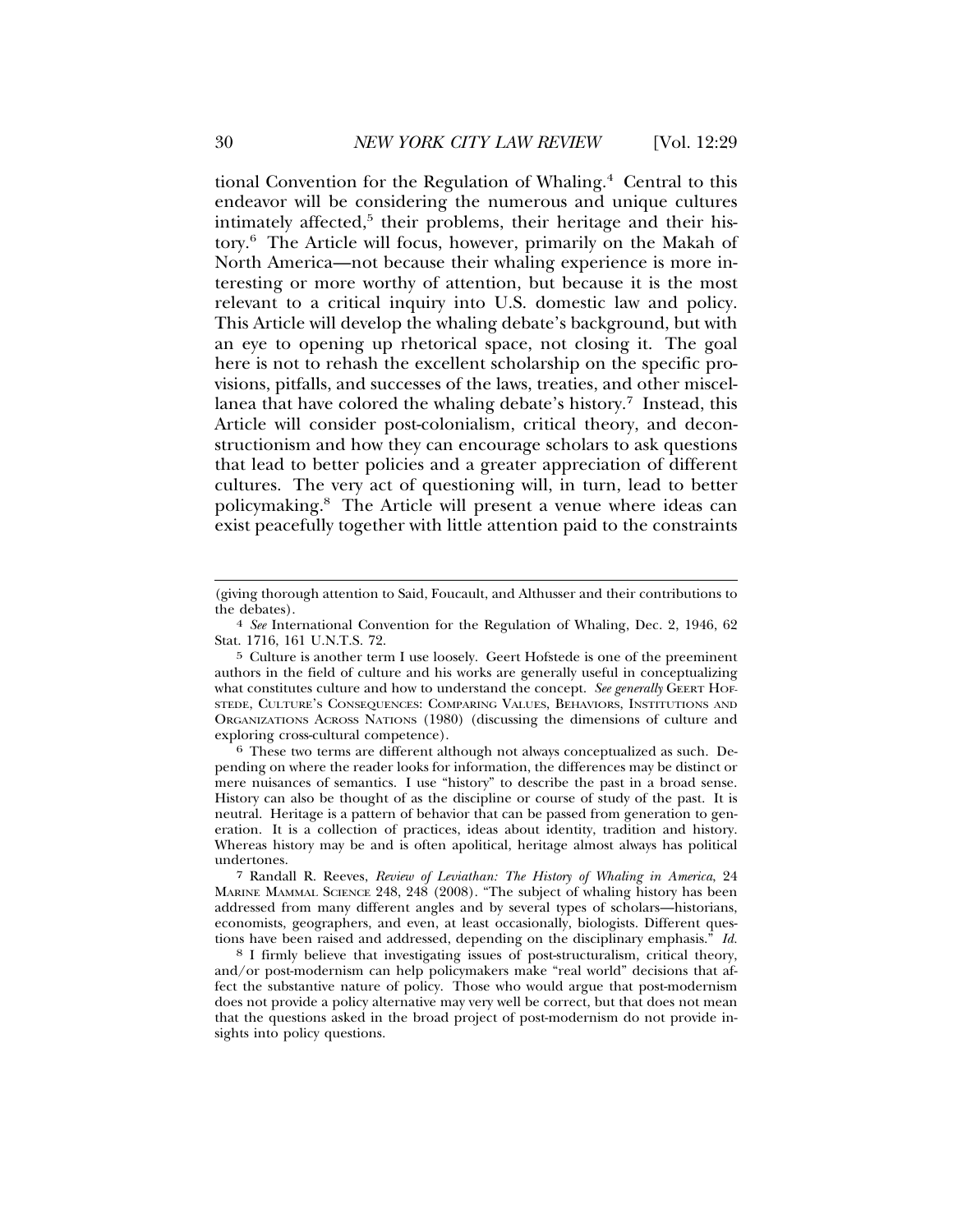of form and style.9 It seeks not only to speak to academia, but to the masses. It will focus on the issues of cultural property and cultural identity,<sup>10</sup> international law,<sup>11</sup> and historicism.<sup>12</sup> In short, it will argue that the ban on whaling is a culturally imperialistic policy designed to assert the superiority of the non-whaling world over a host of cultures, including but not limited to the Makah, viewed as "other." This, the Article proceeds, is indicative of a decidedly

10 Cultural property is the real and personal property as well as the intellectual property, loosely defined, of a culture. *See, e.g.*, Cultural Property, http://www.hanks ville.org/sand/cp.html (last visited February 18, 2009). More attention is paid to personal property, artifacts of various sorts, than the other types of property and that is the tragic flaw in the cultural property debate. The 1970's United Nations Educational, Scientific, and Cultural Organization Convention on the Means of Prohibiting and Preventing the Illicit Import, Export and Transfer of Ownership of Cultural Property was surely a step in the right direction, but it did not adequately address the ethereal aspects of culture. Nov. 17, 1970, 823 U.N.T.S. 231.

11 There are a number of international law scholars, even more international relations scholars, and even more individuals who claim to have some affinity for "the international." Because international law covers a wide range of issues from international business to immigration, treaties to sovereignty, and humyn rights to environmental law, it would be impossible to properly discuss all of the many great texts that develop this information more fully. For that reason, as with most pursuits, spending a great deal of time reading and re-reading the general and even simplified treatises on international law can be very helpful to not only the casual observer, but also the informed scholar. *See generally* SEAN D. MURPHY, PRINCIPLES OF INTERNATIONAL LAW (2006) (providing a thorough introduction that is well-organized, readable, and firmly based in the relevant scholarship); MALCOLM N. SHAW, INTERNATIONAL LAW (5th ed. 2003) (developing a general overview of international law scholarship in the "nutshell" fashion familiar to many lawyers and law students); JAMES H. WOLFE, MOD-ERN INTERNATIONAL LAW: INTRODUCTION TO THE LAW OF NATIONS (12th ed. 2000) (providing an analysis of international law that focuses on the politics of international law especially); MARK W. JANIS, AN INTRODUCTION TO INTERNATIONAL LAW (4th ed. 2003) (providing a topical approach to some of the major debates in international law with excellent footnoting and referencing).

12 Historicism is an idea begun by Georg Wilhelm Friedrich Hegel. Critical theorists have utilized the term, "new historicism." Historicism is the belief that all humyn activities are defined by their history. Historicists believe that time, place, and space are crucial to understanding events. New historicists rely on reading a broad area of literature and applying the lessons learned from this literature to the analysis at hand. *See generally* GEORG WILHELM FRIEDRICH HEGEL, THE PHILOSOPHY OF HISTORY (Dover ed. 1956) (making inroads to understanding how important history is in shaping events); MICHEL FOUCAULT, DISCIPLINE AND PUNISH (Alan Sheridan trans., Vintage Books ed. 1979) (developing the ideas of Hegel into a new theory of historical understanding).

<sup>9</sup> I do not dispute the utility of linear reasoning of formal legal scholarship. Clearly, those ideas have promoted a number of useful ideas and provided a framework for analysis that has produced tremendous scholarship on a variety of issues. We need to break free from the shackles of such argument, by expanding the substance and process of scholarship. Linear reasoning and formalistic logic can only take us so far. With critical questioning we can expand beyond those confines and begin to think differently about the same and more pressing concerns on the not so distant horizon.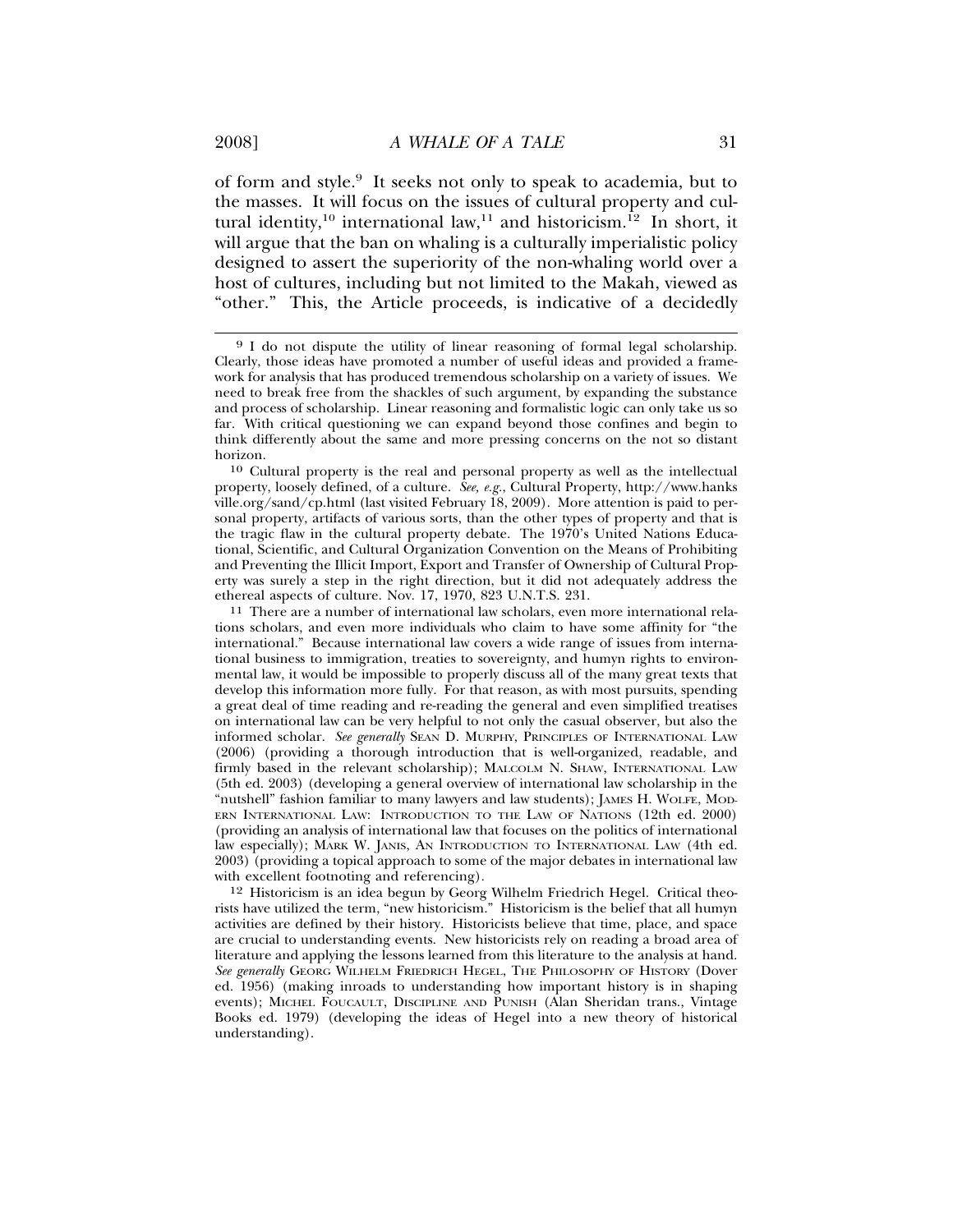post-colonial era where poorly conceived public policy, denigration of minority groups, and ethnocentrism reign supreme.<sup>13</sup>

Instances of post-colonialism abound, $14$  but the whaling debate continues coming back to the forefront. Once maligned as an esoteric issue, the whaling debate has now become a serious matter for a diverse group of actors.15 The Article will avoid, for the most part, discussions of U.S. imperialism with respect to treaty negotiations and ratification or accession<sup>16</sup> to the extent that those arguments devolve into a "he said, she said" battle amongst conservative and liberal forces pushing broad policy platforms, economic arguments for and against whaling,<sup>17</sup> and most of the environmental arguments related to whaling.18 Those are all important arguments that figure greatly into the broader discussion of whaling, but to give each its due would exceed this Article's scope and purpose. Furthermore, a treatise on treaty history would not encourage a forward-looking, more modern approach to intercultural relations. The Article will conclude with arguments in favor of cultural relativism and an ethic of critical inquiry. It will call for public policy that is more responsive to groups of divergent backgrounds and less imperialistic.

Whaling is an interdisciplinary issue. To view it as any less

<sup>13</sup> Ethnocentrism is one of the primary characteristics of culture. One need not be an imperialist leader or a part of the decision-making body of an imperialistic regime to displace ethnocentrism. Larry A. Samovar & Richard E. Porter, *Understanding Intercultural Communication: An Introduction and Overview*, *in* INTERCULTURAL COMMUNICA-TION 9–10 (9th ed. 2006). <sup>14</sup> *See supra* note 4.

<sup>15</sup> Robert J. Miller, *Exercising Self-Determination: The Makah Indian Tribe Goes Whaling*, 25 AM. INDIAN L. REV. 165, 166 (2000–01) ("American Indian tribes and Alaskan and Hawaiian natives have long suffered under the cultural oppression of European and American societies. As a result many tribal traditions, cultures, and languages have disappeared from the North American continent and Hawaiian Islands."). The whaling debate concerns a number of countries, the Makah people now located in the State of Washington in the United States, environmental advocates from across the world, an equally large number of scientists, and a plethora of other interested parties and individuals. The whaling debate also concerns economics, culture, environmentalism, history, science, and international politics.

<sup>16</sup> There is an interesting debate about the differences between accession and ratification. Accession is defined as a state accepting the opportunity or offer to become a part of a treaty already signed or in force. Vienna Convention on the Law of Treaties art. 2(1)(b), art. 15, May 23, 1969, 1155 U.N.T.S. 331. Ratification is the act whereby a state agrees to be bound by the provisions of a treaty. *Id.* art.  $2(1)(b)$ , art. 14(1), art. 16.

<sup>17</sup> *See generally* Anthony Matera, *Whale Quotas: A Market-Based Solution to the Whaling Controversy*, 13 GEO. INT'L ENVTL. L. REV. 23 (2000).

<sup>18</sup> *See generally* William C. Burns, *The International Whaling Commission and the Future of Cetaceans: Problems and Prospects*, 8 COLO. J. INT'L ENVTL. L. & POL'Y 31, 64–8 (1997) (discussing the environmental impacts of whaling for economic benefit).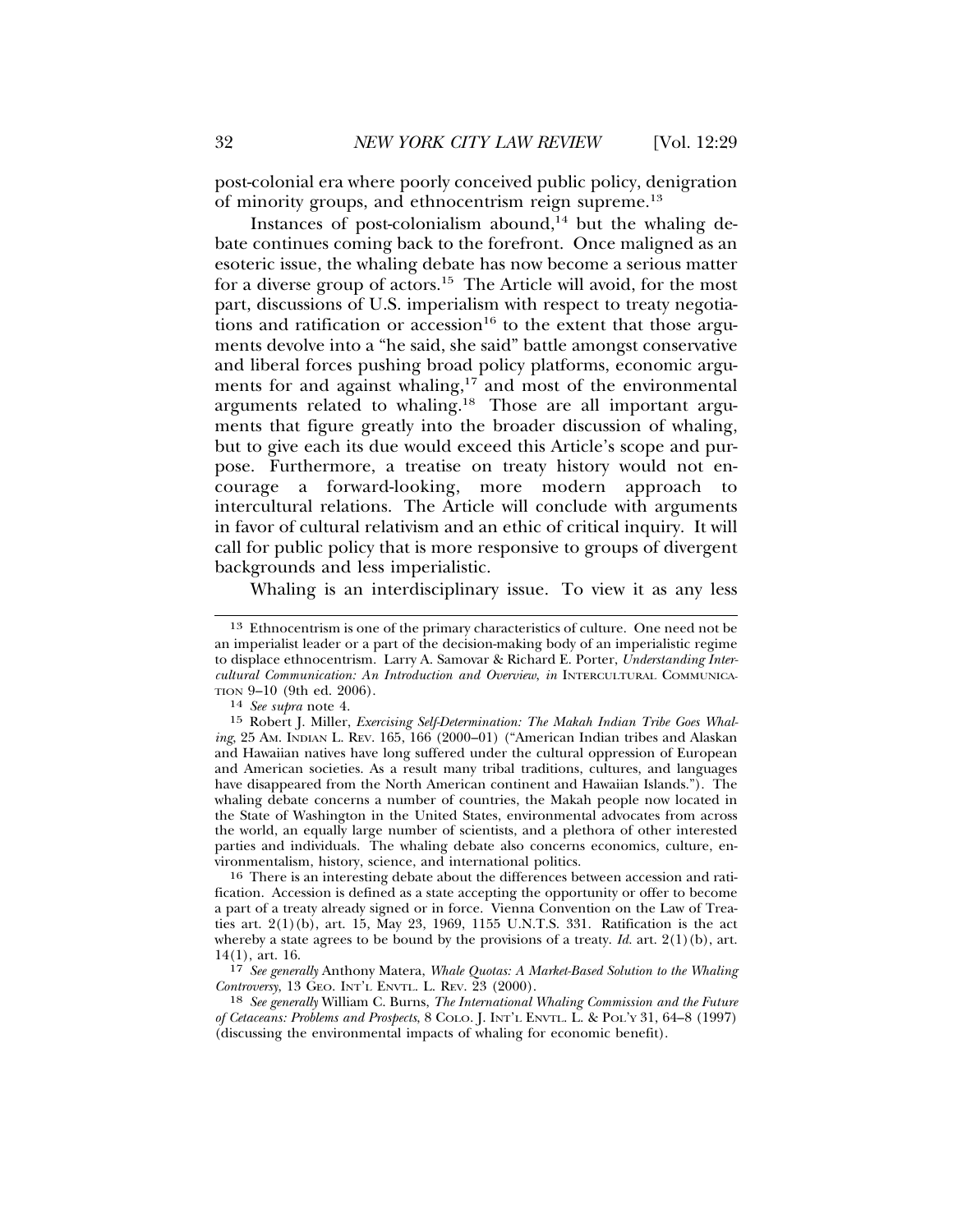would risk limiting the many voices that are critical to whaling's investigation. This Article will discuss international relations, law, anthropology, sociology, narratology,19 and even popular culture. Law is not a narrow field, but is instead an important thread that runs through the cultural tapestry. The inclusion of diverse perspectives is intentional as it helps to illuminate the issues presented from a number of different angles. It exposes the full refractory potential of the prism. It would be an injustice to the whaling discussion to ignore the numerous perspectives of interested parties, the numerous disciplines utilized to understand whaling, and the myriad of criticisms leveled for and against whaling. Legal analysis is lacking when it bars the powerful analytical tools that other disciplines bring.

Of particular interest are the environmental arguments against whaling,<sup>20</sup> which, while often well reasoned, do not carry the day when compared with the threat of post-colonialism and the evils associated with that type of worldview. The cultural interests of certain groups are more persuasive than the environmental perspectives in the whaling debate and the threats to cultural interests pose a very real threat to the survival of peoples. Not because the humyn world is more worthy than the non-humyn world, $21$  but because the more imminent threat to the world's wellbeing is the powerful and destructive force of imperialism and post-colonialism. This is not to say that the environmental arguments do not make valid points or that preserving our environment ought not to

<sup>19</sup> Narratology is the theory and study of narratives. It is and has been a primary focus in literature studies, media studies, and is now making its way into a variety of other disciplines. *See generally* MIEKE BAL, NARRATOLOGY: INTRODUCTION TO THE THE-ORY OF NARRATIVE (Christine VonBoheemen trans. 1997); WHAT IS NARRATOLOGY?: QUESTIONS AND ANSWERS REGARDING THE STATUS OF A THEORY (Tom Kindt & Hans-Harald Miller eds., 2003); MIEKE BAL, ON STORY-TELLING: ESSAYS IN NARRATOLOGY (David Jobling ed., 1991).

<sup>20</sup> Burns, *supra* note 18. Whaling has certainly exacted a toll on the North Pacific ecosystem. Patricia Pierce Erickson, *A-Whaling We Will Go: Encounters of Knowledge and Memory at the Makah Cultural Research Center*, 14 CULTURAL ANTHROPOLOGY 556, 556 (1999) (noting that the North Pacific ecosystem has been so altered by commercial whaling that it no longer supports the Makah tradition of eating gray whale).

<sup>21</sup> I anticipate some anthropocentric arguments being made against this claim and whole-heartedly reject those arguments. My argument is not that one world is, or should be, supreme, but that we need to recognize how the non-humyn and humyn world interact. That being said, it is not necessarily anthropocentric to suggest that issues appear to affect the humyn world more than the non-humyn world. Imperialism has clearly wreaked havoc on the non-humyn world. One must only look to the diamond and gem markets in Africa, which not only oppressed indigenous populations, but also took an exacting toll on ecosystems. *See generally* MARTIN MEREDITH, DIAMONDS, GOLD, AND WAR: THE BRITISH, THE BOERS, AND THE MAKING OF SOUTH AF-RICA (2007); GREG CAMPBELL, BLOOD DIAMONDS (2004).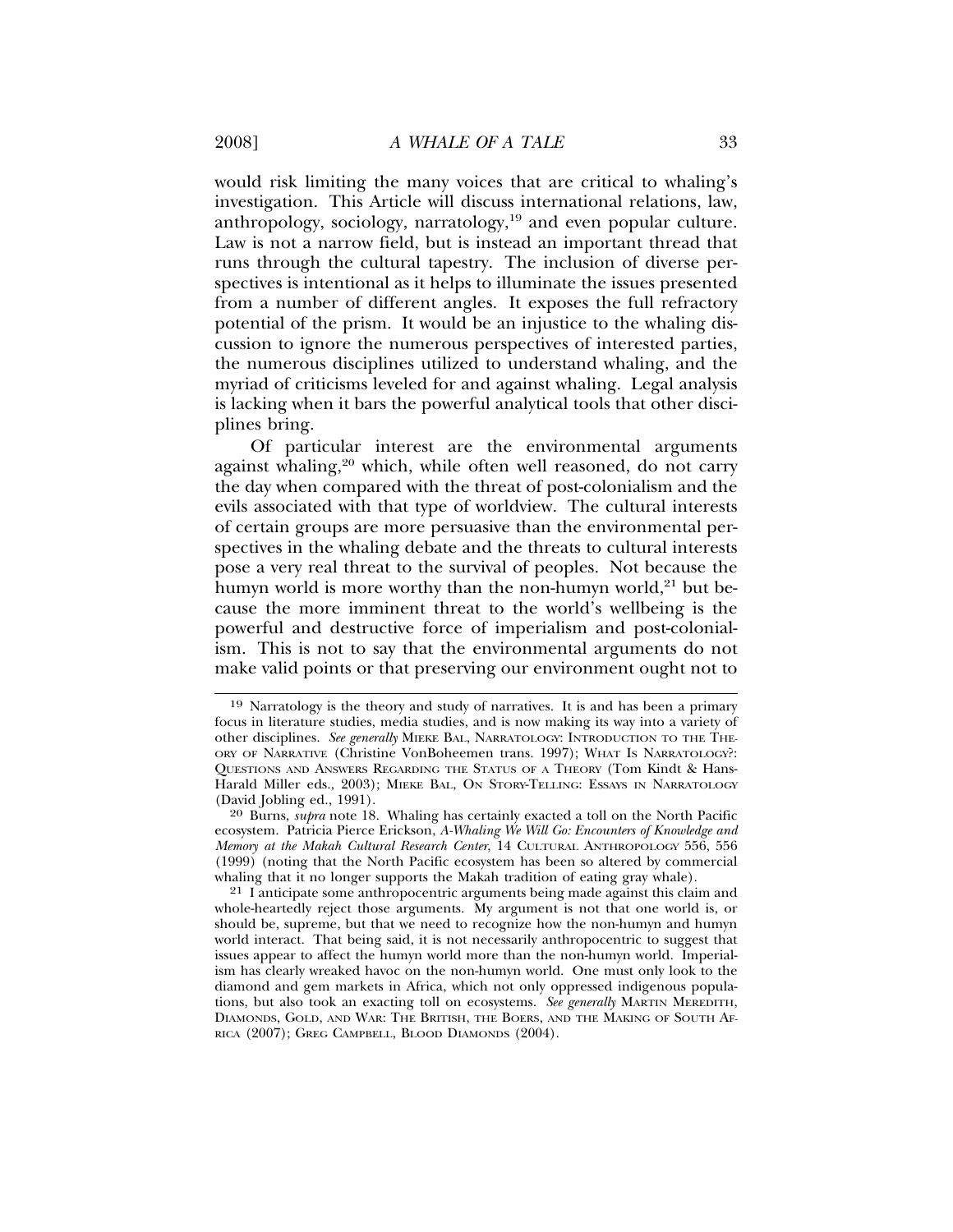be an important consideration in our socio-legal discourse. On the contrary, environmentalism (and its permutations) has been one of the most important movements of the last thirty years. Ultimately, the negative impacts of imperialism and post-colonialism have resulted in a variety of ills that include, but are not limited, to environmental destruction, war, and slavery. Without addressing these worldviews, environmental agendas will go unmet and environmental denigration will continue.

The international reach of whaling makes it a particularly important avenue of study for critical theory, deconstructionism, and post-colonial critiques. To discuss whaling, one must not deny its impact on the United States, on other countries, such as Norway<sup>22</sup> or Japan,<sup>23</sup> or on other cultures, such as the Makah.<sup>24</sup> While one may choose to focus on a particular country or people, one must not forget that this is an issue of international proportions. The problem must be viewed as a whole and the impact of the actors understood in such a manner that the interrelatedness of their aims, beliefs, and struggles become not only evident, but instructive as to the analysis necessary to whittle away the minutia of policy hacks, $25$  myopic activists, $26$  and misinformed constituencies. $27$ 

<sup>22</sup> *See generally* Sonja Marta Halverson, *Small State with a Big Tradition: Norway Continues Whaling at the Expense of Integration and Nordic Cooperation*, 31 SYRACUSE J. INT'L L. & COM. 121 (2004) (discussing the cultural significance of whaling in Norway); Brian Trevor Hodges, The Cracking Façade of the International Whaling Commission as an Institu*tion of International Law: Norwegian Small-Type Whaling and the Aboriginal Subsistence Exemption*, 15 J. ENVTL. L. & LITIG. 295 (2000) (analyzing the importance of whaling to Norway and hypothesizing political outcomes of the disagreements in the International Whaling Commission regarding subsistence exemptions).

<sup>23</sup> The majority of the whaling literature in law reviews and journals in the United States and Canada makes only passing reference to Japanese whaling. This is an area that ought to be further developed to help improve the body of scholarship on whaling and related topics. *See generally* MASAYUKI KOMATSU & SHIGEKO MISAKI, THE HIS-TORY AND SCIENCE OF WHALES (2004) (arguing in favor of Japanese whaling).

<sup>24</sup> Many articles describe the Makah people, as they seem to be the most palpable example to United States and Canadian readers. I do not know that any article is better than another or even that there is a top-10 list to which I could refer interested parties. Robert J. Miller provides a very thorough look at the Makah. His article suffers least from the tendency to confound arguments about the whaling practices of different cultures. Though the cultures are similar to the extent that they all whale, many articles gloss over the complexities of those cultures. *See* Miller, *supra* note 15 (providing the best general overview of the Makah's whaling without meandering into the whaling practices of other peoples or countries).

<sup>25</sup> There is an industry of public policy professionals that often know much about how to write policy, but little of the subject matter contained in that policy. Oftentimes environmental debates attract quite a few interested parties who are excellent at garnering media attention and are excellent at producing flashy materials, but are closed-minded and short on topic expertise.

<sup>26</sup> In my experience with activists, issue advocates, and others of similar purposes,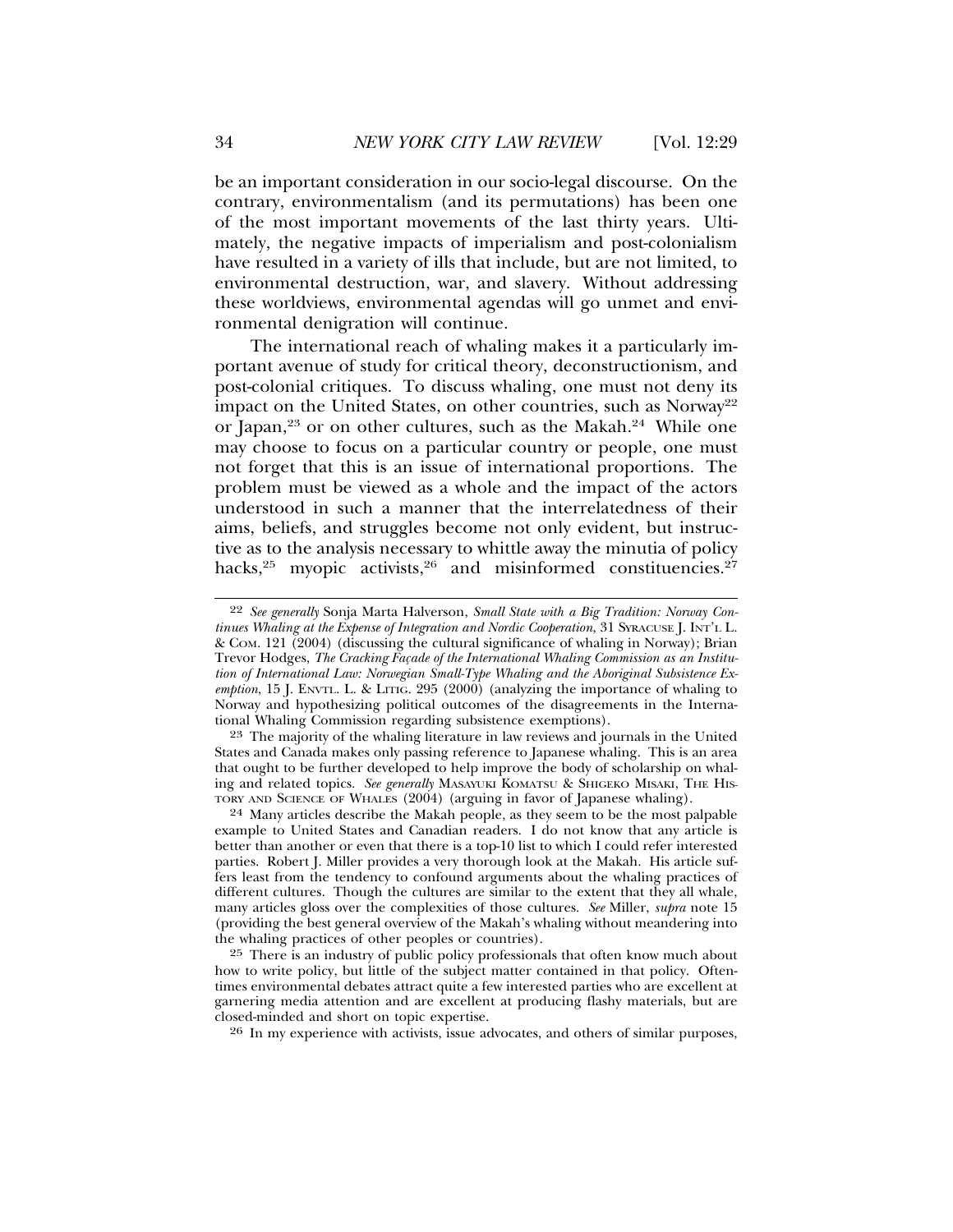However, make no mistake—the whaling debate is political.<sup>28</sup> As the world shrinks, it is becoming easier to have intercultural experiences<sup>29</sup> and increasingly every policy and proclamation has international impact.30 Policy discussions on whaling must be viewed from a perspective that seeks to include the myriad of international parties involved because, at a very basic level, whales do not reside in countries, but in oceans in which all countries have a stake.<sup>31</sup>

## I. THAT'S ONE OLD WHALE! HISTORICAL CONSIDERATIONS IN THE WHALING DEBATE

Indigenous peoples of what is now the United States are di-

27 We are surrounded by lies and misinformation. We receive more information, but the quality of that information is poor. Our news has been reduced to sound bites on radio and television and even over the internet. We see scrolling news bars on websites, blogs, CNN, and ESPN. It is difficult to take an objective look at policies and evaluate alternatives in a sensible, logical manner. *See generally* AL FRANKEN, LIES AND THE LYING LIARS THAT TELL THEM: A FAIR AND BALANCED LOOK AT THE RIGHT (2003) (providing criticism of conservative news personalities); JOHN STAUBER & SHEL-DON RAMPTON, TOXIC SLUDGE IS GOOD FOR YOU! (1995) (indicting the public relations industry for making false claims about the safety of environmental hazards); RAMPTON & STAUBER, TRUST US WE'RE EXPERTS! (2002) (discussing the misinformation propagated by industry); RAMPTON & STAUBER, WEAPONS OF MASS DECEPTION (2003) (discussing the Bush Administration's use of deception to build support for the war in Iraq).

28 Kumiko Murata, *Pro and Anti-Whaling Discourses in British and Japanese Newspaper Reports in Comparison: A Cross-Cultural Perspective*, 18 DISCOURSE & SOC'Y 741, 741  $(2007)$ .

29 The world is becoming smaller. Classes and textbooks on intercultural communication abound. Many (if not most) international relations textbooks give at least a nod to culture's importance. As economies and information become more inter-

 $130$  One might ask, does the Farm Bill not have international repercussions? What about income tax policy? It does not take long to see that domestic policy can have effects that travel beyond borders. The Farm Bill affects pricing of goods and international trade. Income tax affects how U.S. citizens choose to save and spend their money. These are a few examples. *See* Nick J. Sciullo, *"This Woman's Work" in a "Man's World": A Feminist Analysis of the Farm Security and Rural Investment Act of 2002*, 28 WHIT-TIER L. REV. 709 (2006) (describing the impacts of the 2002 Farm Bill well beyond the borders of the United States).

31 Anne M. Creason, *Culture Clash: The Influence of Indigenous Cultures on the International Whaling Regime*, 35 CAL. W. INT'L L.J. 83, 85 (2004); Alyson Decker, *Save the Whales—Save the Whaler—Wait, Just Save the International Whaling Commission: A Fresh* Look at the Controversy Surrounding Cultural Claims to Whale, 16 S. CAL INTERDISC. L.J. 253, 255 (2006).

many of these individuals have blinders on. The mission or goal is so great that compromise is not an option. They are unwilling to concede even small points in order to further their larger agenda. Aside from flying in the face of much strong rhetorical theory, this position does not promote a positive policy environment. Activists have mobilized against the Makah's whaling activities, raising anti-indigenous sentiments to a recent high. *See* Erickson, *supra* note 20, at 563.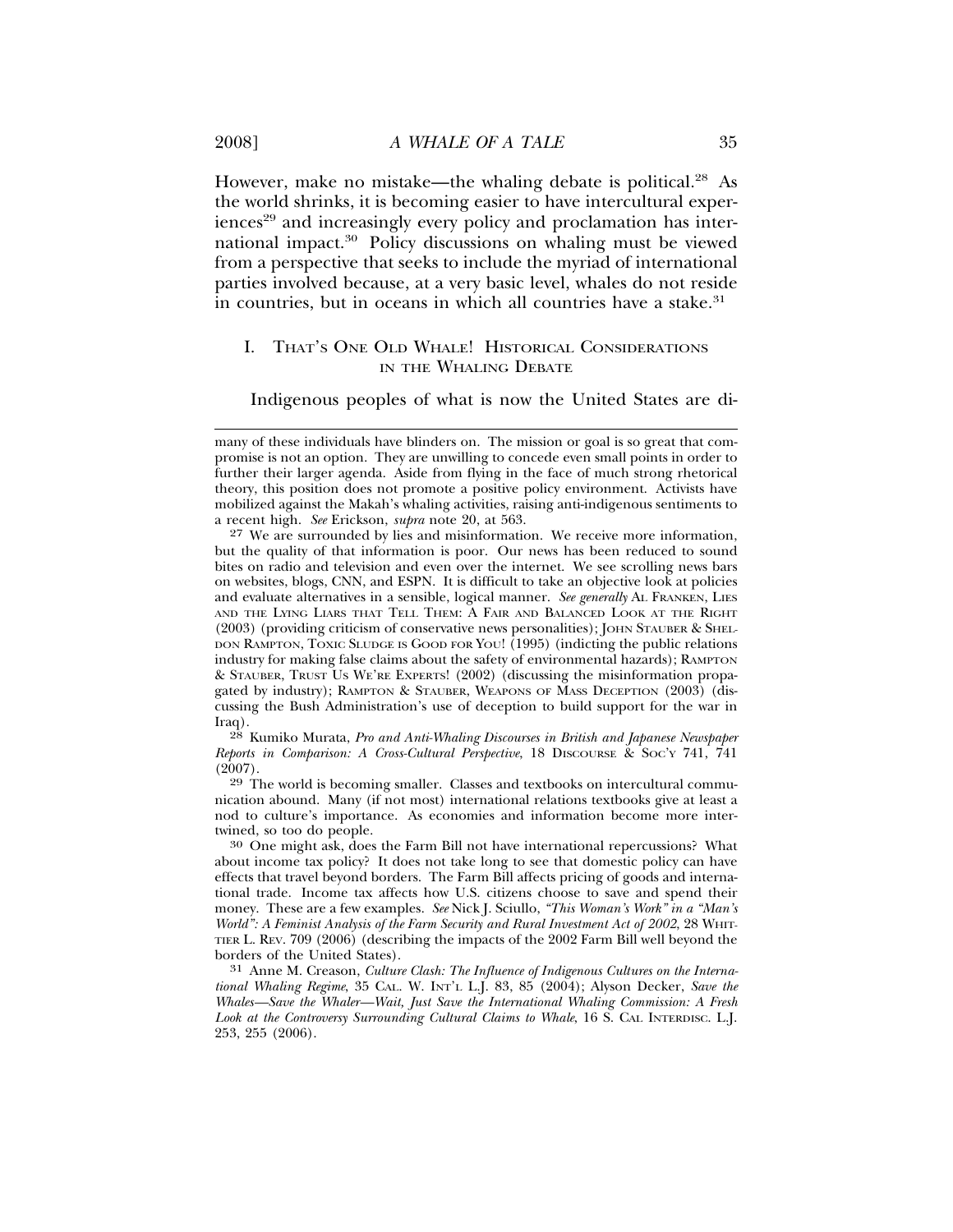verse and distinct from White culture.<sup>32</sup> They existed free from the influences of Christianity, Europe, and the powerful oppression of manifest destiny. Indigenous peoples had thriving economies that rivaled the efficiency and success of more storied European economies.33 They advanced powerful ideas of philosophy, science, agriculture, and religion.<sup>34</sup> Indigenous people are not alike, nor are all members of a particular culture, tribe, clan, or other group alike. Their diversity is one of the most interesting aspects of indigenous studies.

Steven L. Newcomb argues that "we as Indigenous peoples must be extremely cautious and discriminating when it comes to conceptualizing ourselves in terms of the non-Indian society's dominating categories, concepts, and metaphors, and other cognitive operations."35 While clearly arguing for resistance by native peoples, Newcomb's call for caution may be applied to all. Our historical understanding should be characterized by the active inclusion of competing views, especially those of native peoples who have been particularly and carefully removed or "otherized" in discussions about their history and the importance of that history in shaping current cultural practices.

Whaling has been a historical reality for many groups over the years.36 Much of the whaling debate in the United States focuses on the cultural/historical significance of whaling to the Makah, but this discussion is shrouded in disdain, if not absolute disgust, for whaling.<sup>37</sup> For the Makah, whaling is a culturally significant practice, and not simply an exploitation of resources.<sup>38</sup> The Makah began whaling, roughly 4000 years ago, and have done so continuously for the past  $1500$  years.<sup>39</sup> They are an ocean peo-

<sup>32</sup> Steven T. Newcomb, *On the Rightful Political Heritage of Native Nations*, 2 UCLA INDIGENOUS PEOPLES J. L. CULTURE & RESISTANCE 1, 4 (2005).

<sup>33</sup> John L. Williams *Paving the Way for the Future: Potential Structures for Tribal Economic Development*, 2 UCLA INDIGENOUS PEOPLES J. L. CULTURE & RESISTANCE 59, 61 (2005).

<sup>34</sup> *See* Newcomb, *supra* note 32, at 4.

<sup>35</sup> *Id.* at 9.

<sup>36</sup> The Japanese, New Zealanders, and the Makah are examples. There are many societies that have engaged in whaling including the Norse and the English. Historical accounts are plentiful as are literary accounts.

<sup>37</sup> *See* Decker, *supra* note 31, at 253–54.

<sup>38</sup> Russell C. D'Costa, *Reparations as a Basis for the Makah's Right to Whale*, 12 ANIMAL L. 71, 72 (2005); Miller, *supra* note 15, at 175.

<sup>39</sup> Lawrence Watters & Connie Dugger, *The Hunt for Gray Whales: The Dilemma of Native American Treaty Rights and the International Moratorium on Whaling*, 22 COLUM. J. ENVTL. L. 319, 341–42 (1997); Miller, *supra* note 15, at 175.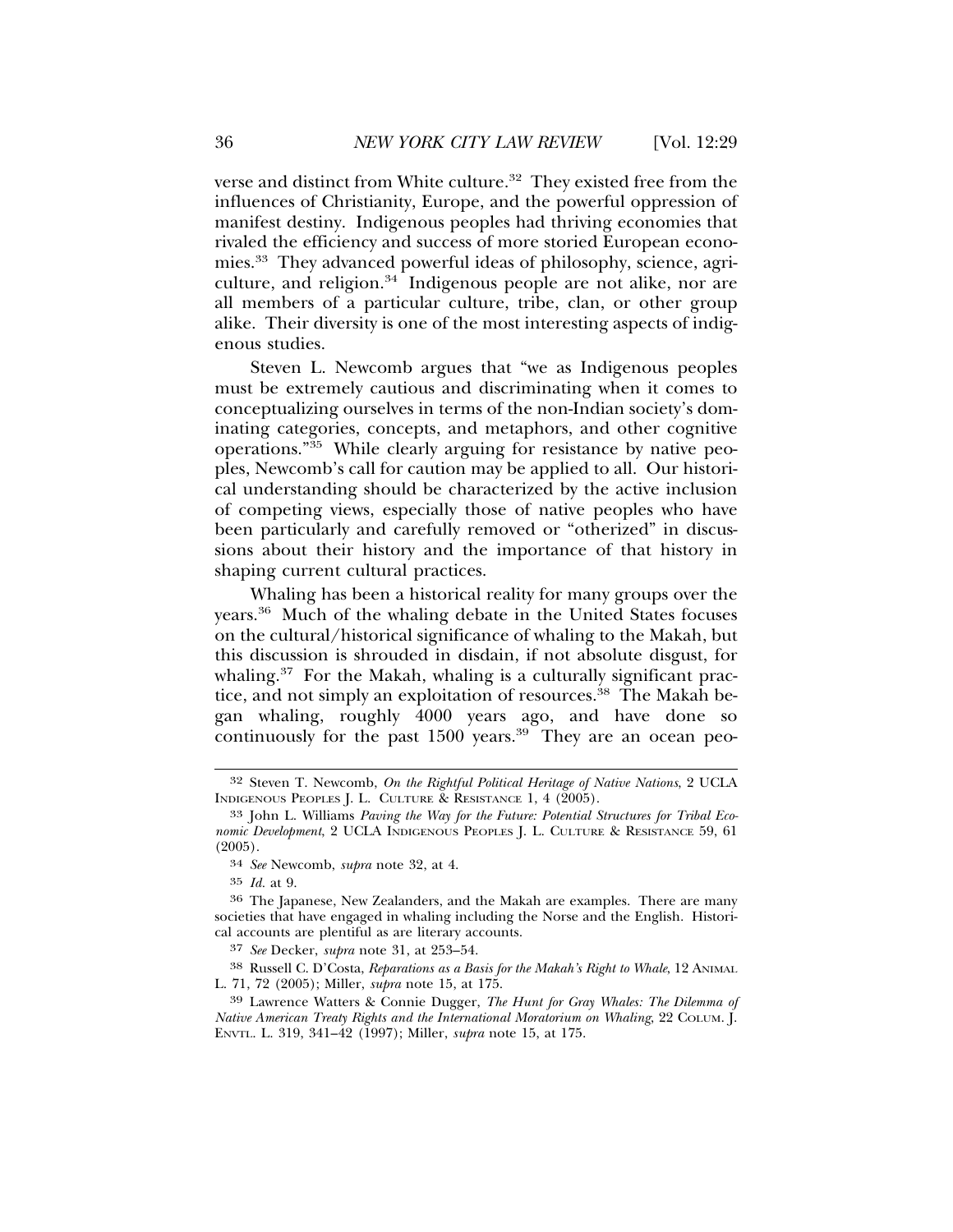ple,40 having long depended on the ocean to maintain their society.41 Whaling has provided valuable resources beyond supplying food,<sup>42</sup> including providing heat,<sup>43</sup> tradable goods,<sup>44</sup> spiritual significance,45 and other necessities. The Makah is "the only tribe in the United States with an explicit treaty right to hunt whales."46

Whaling is not a practice unique to the Makah. New Zealand has a long history of whaling.<sup>47</sup> Japan also has a long history of whaling that dates back to its earliest coastal communities.<sup>48</sup> The Basque people whaled in the 13th century.<sup>49</sup> To understand the cultural significance of whaling, one must understand that whaling is an historical practice that dates back thousands of years,<sup>50</sup> and is not a new invention, trend, or exploitive behavior. Without a historical understanding of whaling, the scholar is unable to appreciate the nuances of the arguments for cultural whaling. Failing to understand its history inevitably leads to a failure to understand cultural claims.

Cinnamon Carlarne, an author who has written extensively on whaling, is one such scholar who has failed to fully explore the traditions of the Makah while thoroughly analyzing other whaling cultures.<sup>51</sup> In a recent law review article,<sup>52</sup> Carlarne, who has an

<sup>45</sup> D'Costa, *supra* note 38, at 78. <sup>46</sup> Zachary Tomlinson, *Abrogation or Regulation? How Anderson v. Evans Discards the Makah's Treaty Whaling Rights in the Name of Conservation Necessity*, 78 WASH. L. REV. 1101, 1102 (2003) (citing *Metcalf v. Daley*, 214 F.3d 1135, 1140 (9th Cir. 2000)).

<sup>47</sup> Creason, *supra* note 31, at 90–91 (describing how New Zealand's Maori would use all parts of a stranded whale).

<sup>48</sup> Id. at 96–97.<br><sup>49</sup> Howard Scott Schiffman, *The Protection of Whales in International Law: A New Perspective for the Next Century*, 22 BROOK. J. INT'L L. 303, 307 (1996).

50 *Id.* at 305.

51 Carlarne holds the Harold Woods Junior Research Fellowship in Environmental Law and is a Research Fellow at the Centre for Socio-Legal Studies at Oxford University.

<sup>40</sup> Lingustically, "Makah" means "dwellers of the cape." It is not a native term and is reinforced by several linguistic traditions that denote place. Carroll L. Riley, *The Makah Indians: A Study of Political and Economic Organization*, 15 ETHNOHISTORY 57, 58

<sup>(1968).</sup> <sup>41</sup> *See* Miller, *supra* note 15, at 171–2; George Gibbs, *Tribes of Western Washington and Northwest Oregon*, 1 CONTRIBUTIONS TO NORTH AMERICAN ETHNOLOGY 175 (1877); James G. Swan, *The Indians of Cape Flattery*, 16 SMITHSONIAN CONTRIBUTIONS TO KNOWL-EDGE 1, 18–25 (1870).

<sup>42</sup> Ramsey Henderson, *The Future of Whaling: Should the International Whaling Commission Create a Broadened Cultural Exemption to the Whaling Moratorium for Iceland?*, 33 GA. J. INT'L & COMP. L. 655, 656 (2005); Clay Erik Hawes, *Norwegian Whaling and the Pelly Amendment: A Misguided Attempt at Conservation*, 3 MINN. J. GLOBAL TRADE 97, 99 (1994). <sup>43</sup> Henderson, *supra* note 42, at 656. <sup>44</sup> *See* Miller, *supra* note 15, at 178–179.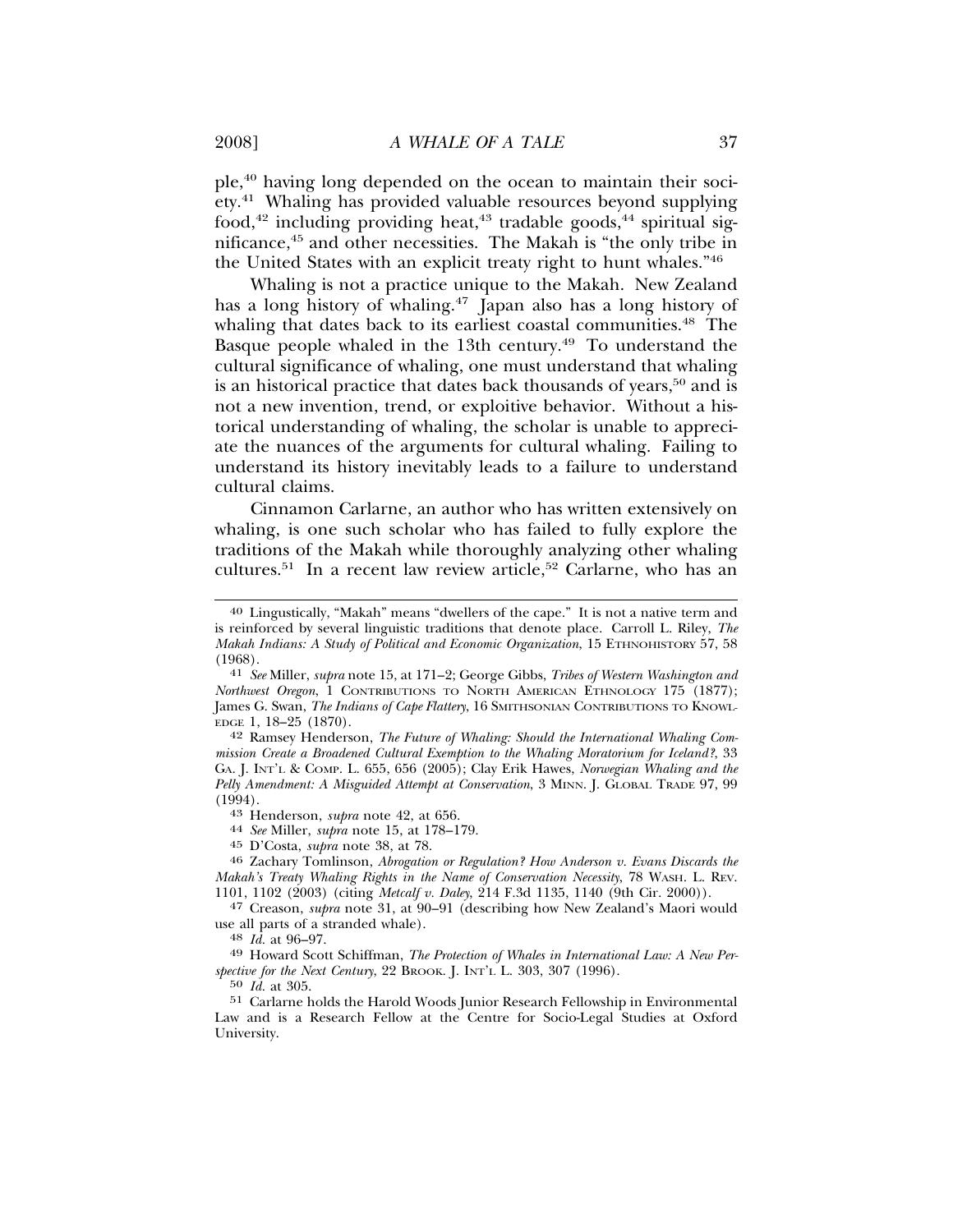impressive record of publication and scholarly achievement,<sup>53</sup> does not give so much as a nod to the continuing debate surrounding the Makah. The history of the International Whaling Commission ("IWC") in her article is self-described as brief, but manages to list multiple other cultures who have participated in whaling.<sup>54</sup> When discussing an issue that is of tremendous international importance, there is a danger of forgetting the many groups inside a country that may have different and competing stakes in the issues and policies at hand. This is truly an error or omission that speaks to the tendency of scholars to ignore or conveniently forget the discussion of a country's indigenous populations.

Whales are important both as a source of food and as an essential component of ocean ecosystems.<sup>55</sup> Ecosystem management is not a one-way street. The call to halt whaling is not a reaction to recent events, but is instead positioned against a long history. The problem with many modern environmental movements is that they take a tragically extreme worldview—one that seeks not compromise, but victory. That very ethic of victory seems counterproductive for an environmentalist agenda, because it is indeed the capitalist desire for victory that many environmentalists attack. It is in this rhetorical space that we see division amongst environmentalists into at least two camps—preservationists<sup>56</sup> and conservationists.57 In order to manage effectively the many competing interests

<sup>52</sup> Cinnamon Carlarne, *Climate Change—The New "Superwhale" in the Room: International Whaling and Climate Change Politics—Too Much in Common?*, 80 S. CAL. L. REV. 753 (2007).

<sup>53</sup> *See generally* Cinnamon Carlarne, *The Kyoto Protocol and the WTO: Reconciling Tensions Between Free Trade and Environmental Objectives*, 17 COL. J. INT'L ENVTL. L. & POLC'Y 45–88 (2006); *Climate Change Policies an Ocean Apart: United States and European Union Climate Change Policies Compared*, 14 PENN ST. ENVTL. L. REV. 435–82 (2006).

<sup>54</sup> *See* Carlarne, *supra* note 52 at 756–7; *cf.* Cinnamon Carlarne, *Saving the Whales in* the New Millenium: International Institutions, Recent Developments & the Future of Interna*tional Whaling Policies*, 24 VA. ENVTL. L.J. 1, 12, n.65 (2005) (discussing the history of the Makah).

<sup>55</sup> *See* WHALES, WHALING, AND OCEAN ECOSYSTEMS 1–3 (James A. Estes et al. eds., 2007) (providing a comprehensive analysis of the ecological impacts of whales and whaling and the importance of whales in ecosystems); A. M. Springer et al., *Sequential Megafaunal Collapse in the North Pacific Ocean: An Ongoing Legacy of Industrial Whaling?*, 100 (No. 21) PNAS 12223 (2003) (discussing the cascading effects of industrial whaling on the North Pacific ecosystem).

<sup>56</sup> Preservationists are usually described as less pragmatic and more extreme. For a lively journey on board an eco-pirate's ship see PETER HELLER, THE WHALE WAR-RIORS: THE BATTLE AT THE BOTTOM OF THE WORLD TO SAVE THE PLANET'S LARGEST MAMMALS (2007) (describing the author's experience on board the ship of Sea Shepherd Conservation Society leader Paul Watson).

<sup>57</sup> Conservationists tend to be more pragmatic and work toward stewardship and compromise.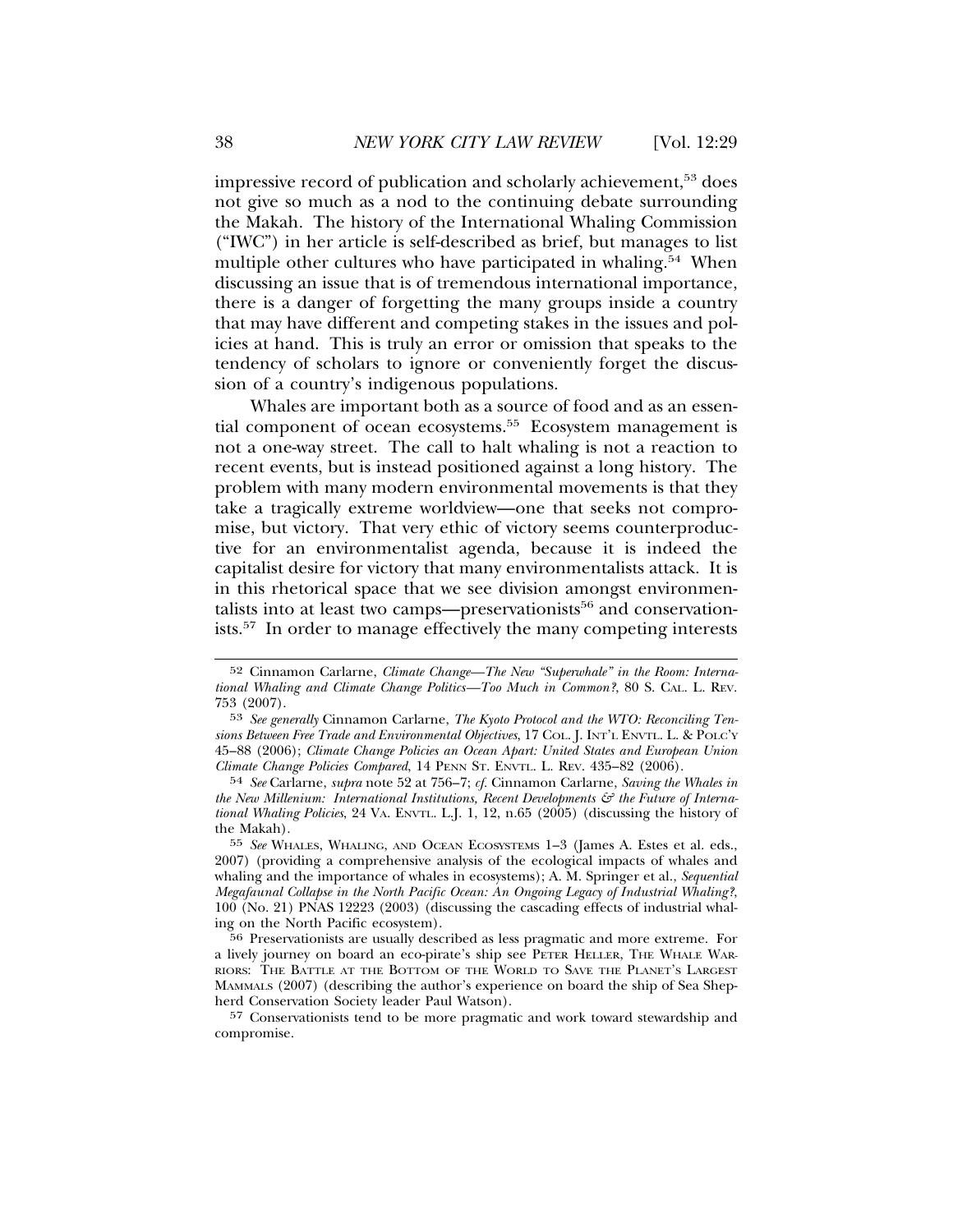in an ever-changing and increasing complex environment, we must rise to the challenge and promote an enlightened discussion focused on compromise and understanding, rather than a competitive engagement.

## II. THREE ACTS<sup>58</sup>: THE TRAGEDY OF THE POST-CRITICAL LEGAL SCHOLAR

What can be said of the post-critical legal scholar? Both nothing and everything simultaneously. As the field of critical legal studies<sup>59</sup> expands, so too does the resistance to expansion.<sup>60</sup> The journey beyond traditional understandings of law—natural law, <sup>61</sup> positivism,  $62$  and realism<sup>63</sup>—has been difficult. Scholars in the new school, who grew up in an era radically different from the formalistic 1940s and 1950s, exhibit the characteristics of the traditional drama's tragic hero.<sup>64</sup> At a more basic level, they bring new exper-

61 Thomas Hobbes, John Locke, and Thomas Jefferson all contributed greatly to the advancement of natural law. Natural law is an ethical paradigm where law is created in nature, or morality, and that because is everywhere, law is valid everywhere. The Internet Encyclopedia of Philosophy, Natural Law, http://www.iep.utm.edu/n/ natlaw.htm (last visited Dec. 9, 2008).

62 Positivism stands in contrast to natural law, but is certainly not too far removed. Positivism relies heavily on rationality, but recognizes that laws may change. It does not accept that morality determines laws. Positivism stands for the proposition that law and ethics can be separated. Stanford Encyclopedia of Philosophy, Legal Positivism, Jan. 3, 2003, http://plato.stanford.edu/entries/legal-positivism/. <sup>63</sup> Realism is traditionally thought of as an international relations concept, but

with the many intersections of international relations and law, it makes sense to conceptualize traditional international relations theory as applying to law and traditional jurisprudential theory and international relations. JACK DONNELLY, REALISM AND IN-TERNATIONAL RELATIONS 1 (2000).<br><sup>64</sup> The tragic hero is a common literary motif. The tragic hero is someone who has

flaws, suffers greatly, is not unlike others in society, is intelligent, and whose life is on a downward trajectory. *See, e.g.*, MEYER HOWARD ABRAMS, DOING THINGS WITH TEXTS: ESSAYS IN CRITICISM AND CULTURAL THEORY 44–6 (1989). The post-critical legal

<sup>58</sup> Thinking about the three theories as interrelated helps us all to understand that critical perspectives on international relations or law are not black and white. Definitions are fuzzy and theories overlap constantly. By attempting to make some dramatic allusions, it is my hope that critical international relations becomes more of a story and less of a subject. Everyone can have a seat at the table of critical international relations.

<sup>59</sup> This is an area of legal scholarship that includes feminism and the law, law and literature, law and film, critical race theory, and arguably law and economics. <sup>60</sup> One need only look at the progress of George Mason's law school, Judges Rich-

ard Posner, or Frank Easterbrook. To be sure, law and economics has flourished in many universities, often as a reaction to the claim that law schools and higher education lean to the left. *See generally* ROBERT COOTER & THOMAS ULEN, LAW AND ECONOM-ICS (5th ed. 2007); RICHARD A. POSNER, ECONOMIC ANALYSIS OF LAW (7th ed. 2007); JEFFERY L. HARRISON, LAW AND ECONOMICS (2d ed. 2007); STEVEN SHAVELL, FOUNDA-TIONS OF ECONOMIC ANALYSIS OF LAW (2004).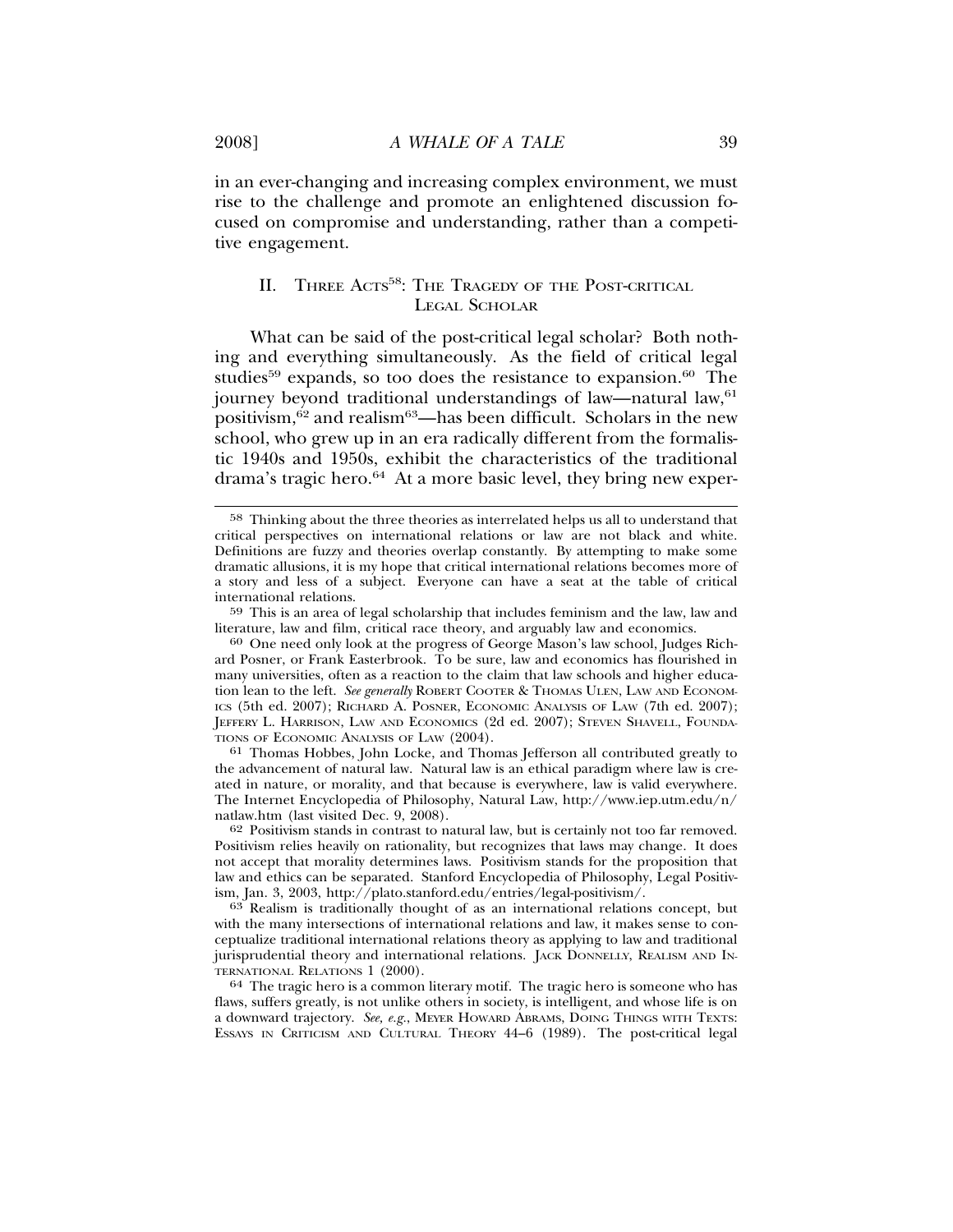iences to the table. Applied to whaling, this means we may be able to develop ways of thinking about an ancient practice that moves beyond polarizing rhetorical battles.

International relations and the many sub-disciplines and ancillary disciplines associated with it require something more freeformed. So often when reading textbooks about politics or international affairs, the reading is not interesting. That may be much to the chagrin of authors and this Article's author is aware that his writing may not be everyone's cup of tea. There are too many notes, a long theory section with little practical application, bad writing, a clear political agenda, no context, and no room for interpretation.65 Thoughts have been put on a canvas thus far to describe general scenery. This article's intention was not to promise solutions or prescribe specific policy proposal, but to encourage questioning, develop interest, and encourage further reading. Now we are able to ask the same questions and open up the same space for methods to think about whaling issues. In the opening of space, progress comes.

Stuck in a world that does not change fast enough, lacking agency, and in a constant struggle for release, the critical legal scholar performs criticism in choppy waters. The story unfolds thusly: Stuck in a room, pen to paper, thoughts abound. City lights cast an eerie glow over the manufactured edges of the paper, the desk . . . disgruntled with the technology that provides so much artificial closeness the author has but one thought, "Escape!" But the call of the document, the persistence of the policies, and the permanence of the institutions beckons forth like a gentle tide, a warm gust of wind, or a blossoming meadow in the subtle subdued morning fog of spring.

Critical, they say, a post-such and such, but to what and for what reason. If it's true what they say, that realism<sup>66</sup> is the controlling force in not only domestic politics,  $67$  but international<sup>68</sup> as

scholar exhibits many of these characteristics as well. I hope that the trajectory downward will not result in death, but with a resurgence in neoconservativism and law and economics scholarship, it is not out of the question to consider a decline in critical legal studies as the reactionary forces mobilize.

<sup>65</sup> *See* Amir Hetsroni, *Academic Mediocrity Not Surprising*, YNETNEWS.COM, Oct. 9, 2006, http://www.ynetnews.com/articles/0,7340,L-3312694,00.html (last visited Mar. 31, 2009). There are numerous readability indexes most of which score law reviews and many other academic journals severely toward the unreadable.

<sup>66</sup> PATRICK CALLAHAN, THE LOGICS OF AMERICAN FOREIGN POLICY 30 (2004).

<sup>67</sup> It is easy to see how realism affects domestic policy as well as international politics. International politics seem to be expressions of domestic priorities as much as they are indicia of a nation-state's perspectives on international order.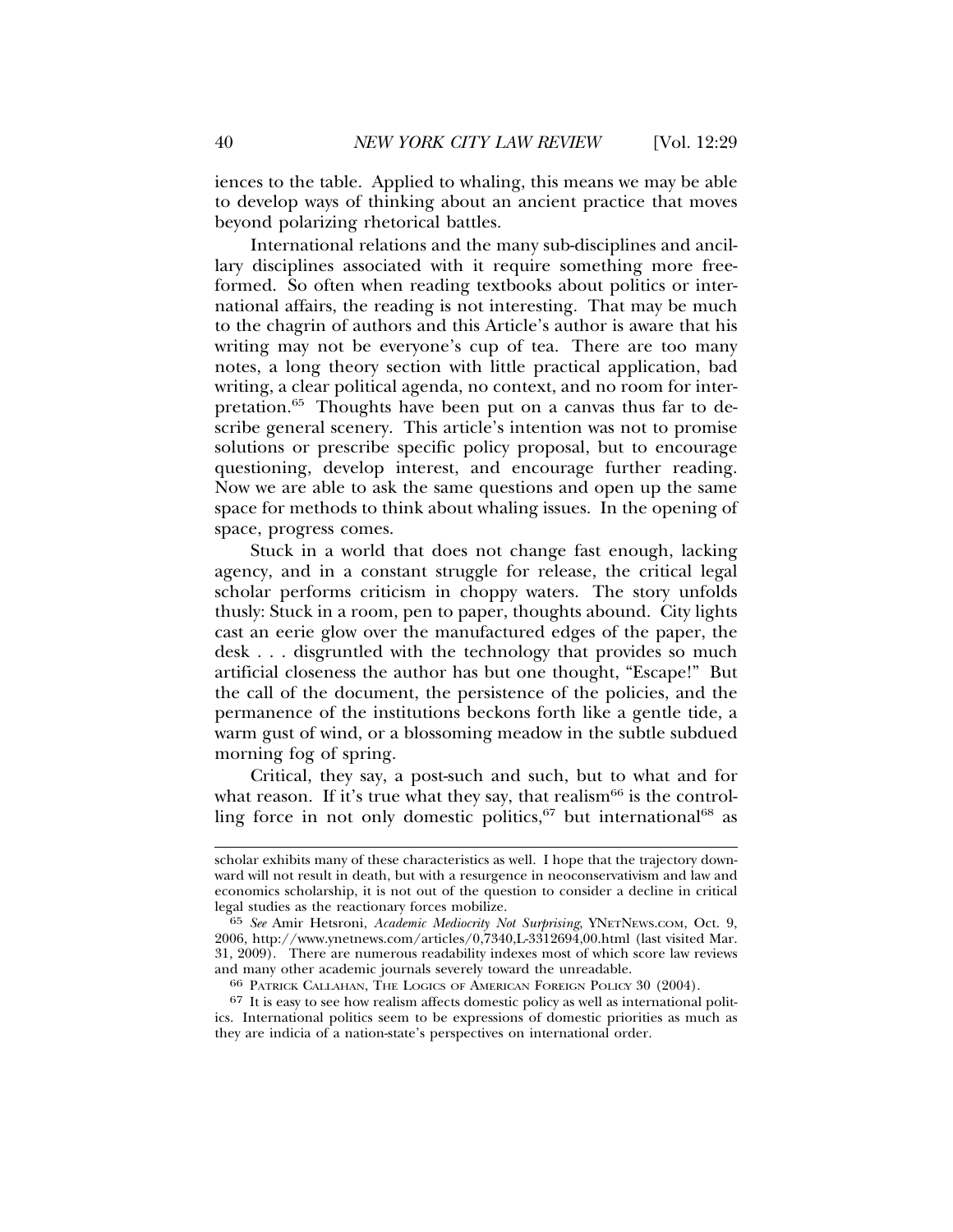well, then what's the point? Why question? International relations suffers from a lack of critical theory.<sup>69</sup> More so than the typical criticism that international relations is devoid of the input of womyn,<sup>70</sup> other than a relatively few scholars—James Der Derian,<sup>71</sup> Paul Virilio,<sup>72</sup> and Richard Ashley<sup>73</sup>—few critical-minded theorists have made much headway in the field of international relations.<sup>74</sup> It is within us to question.

Closer to an opus than an opiate, the author develops ideas, tests hypotheses and endeavors to create something new. Tax bills, registrations, parking tickets, association dues, and numerous other obligations pile up. The refuge of the author is the words and the words are the power. The power of the people is their words and the words can be spread to others, paradoxically those who view the author as "other."

There are varying degrees of interest in the debate regarding how critical theory is different from post-modernism,<sup>75</sup> which of course is different from post-structuralism and again, not to be

70 For an explanation of my spelling see Nick J. Sciullo, *"This Woman's Work" in a "Man's World": A Feminist Analysis of the Farm Security and Rural Investment Act of 2002*, 28 WHITTIER L. REV. 709, n.10 (2006).

71 *See generally* JAMES DER DERIAN, ON DIPLOMACY: A GENEALOGY OF WESTERN ES-TRANGEMENT (1987); JAMES DER DERIAN, ANTIDIPLOMACY: SPIES, TERROR, SPEED, AND WAR (1992); JAMES DER DERIAN, VIRTUOUS WAR: MAPPING THE MILITARY-INDUSTRIAL-MEDIA-ENTERTAINMENT NETWORK (2001).

72 *See generally* PAUL VIRILIO, WAR AND CINEMA (1989); PAUL VIRILIO, BUNKER AR-CHAEOLOGY (1994); PAUL VIRILIO, DESERT SCREEN: WAR AT THE SPEED OF LIGHT (2005).

74 *See* DONNELLY, *supra* note 63.

75 This is a difficult term with which to wrestle. I am not as convinced as many scholars are that critical theory and post-modernism can be situated together. Professor Cynthia Weber distills the opus that is Michael Hardt and Antonio Negri's *Empire* and provides some sound instruction on how we can make sense of post-modernism in politics. WEBER, *supra* note 69, at 122–48. Professor Sterling-Folker, while somewhat rigid and unfortunately ultra reliant on her rigid definitions, manages to highlight some of post-modernism's major points: a focus on language, a desire to resist

<sup>68</sup> Sterling-Folker states, "One way to think of IR theory is as a set of templates or prepackaged analytical structures for the multiple ways in which an event or activity that is international or transnational might be categorized, explained, or understood." Jennifer Sterling-Folker, *Making Sense of International Relations Theory, in* MAK-ING SENSE OF INTERNATIONAL RELATIONS THEORY 5 (Jennifer Sterling-Folker ed. 2006). This definition provides a workable understanding of international relations and in-

<sup>&</sup>lt;sup>69</sup> There are many great texts on critical international relations, but when compared with more traditional schools of thought, the number is small. *See generally* CRITICAL THEORY AND INTERNATIONAL RELATIONS: A READER (Steven C. Roach ed. 2007); JIM GEORGE, DISCOURSES ON GLOBAL POLITICS (1994); CYNTHIA WEBER, INTERNA-TIONAL RELATIONS THEORY: A CRITICAL INTRODUCTION (2d ed. 2004).

<sup>73</sup> *See generally* Richard K. Ashley, *The Eye of Power*: *The Politics of World Modeling*, 37:3 INT'L ORG. 495 (1983); Richard K. Ashley, *The Geopolitics of Geopolitical Space: Toward a Critical Social Theory of International Politics*, 12 ALTERNATIVES 403 (1987).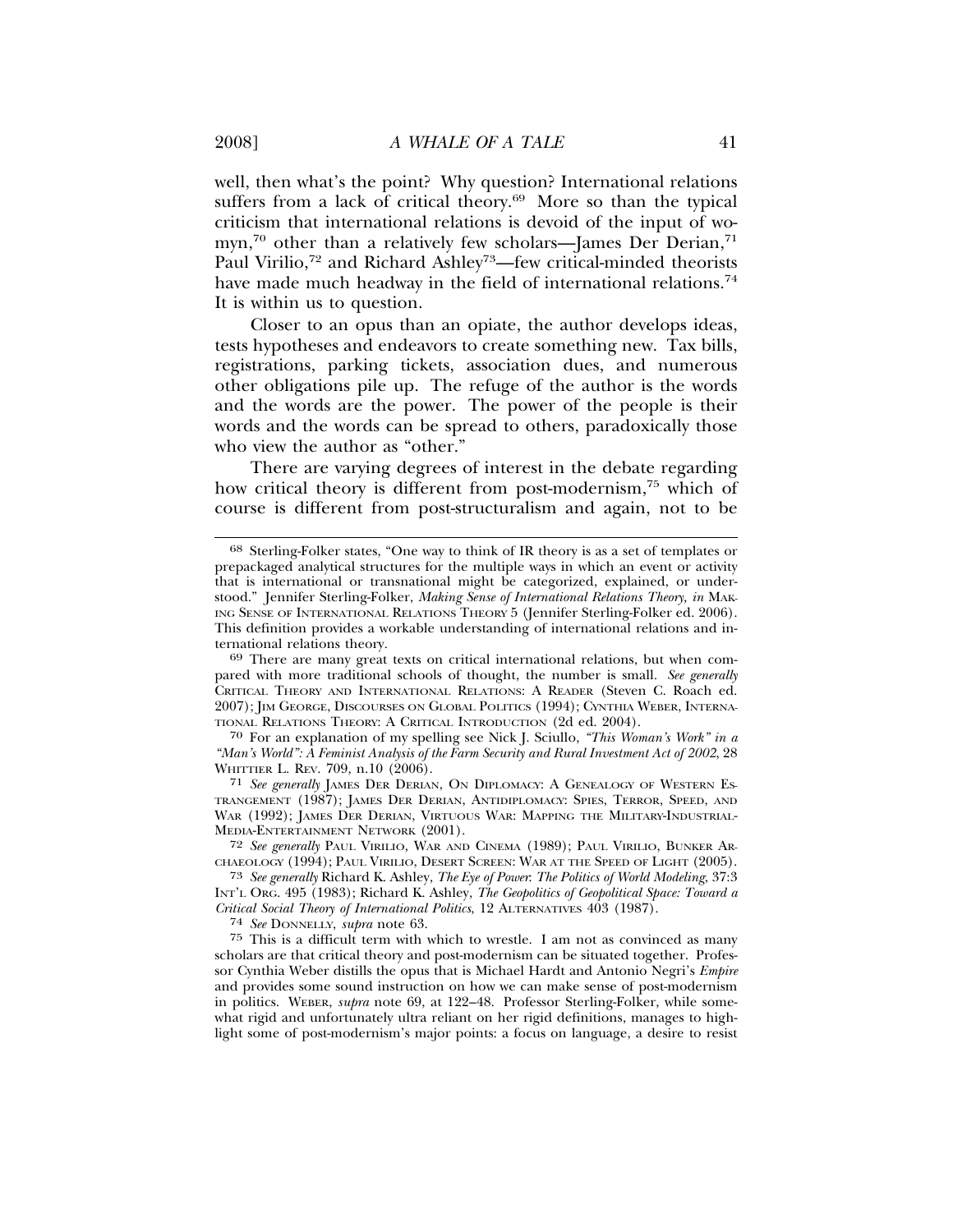confused with deconstruction. Avoiding that conversation, other than to acknowledge the dispute, serves us all the better because to fight over the terms that we use to characterize a larger critical project of investigation is to undo the work of the great post-modernists/critical theorists/deconstructionists of the last fifty years. That being said, this Article will utilize some of those terms to provide a rough outline of the discussion. In international relations theory, realism still rules.76 Realism probably seems less applicable to the whaling debate because whaling is not so much a question of a nation-states's power, but instead a question of how we value and protect what matters to cultures. The whaling debate provides much room for critical inquiry.

#### III. THEORIES

#### *A. Critical Theory: Literature, Worlds, and Interdisciplinarity*

Many scholars will suggest that critical theory involves the examination of society through literature.<sup>77</sup> Though this is true, defining critical theory as such does not necessarily exclude other theorists who examine society through a sociological,78 psychological,<sup>79</sup> anthropological, $80$  or film studies perspective. All of these theories can likely find supporters that investigate the questions of reality, truth, justice, and humynity. Critical theory may be viewed as a catchall that encompasses a number of movements and theories including, but not limited to, deconstruction, post-structuralism, post-modernism, and theories that combine pop culture and academic disciplines like law and literature, political science and film studies. Who is to say that one or another interdisciplinary approach is more appropriate for the label that is "critical theory?" Critical theorists often reject labeling, or, on the other hand, will

and upset order, and questioning of that which is termed "real" or "true." Sterling-Folker, *supra* note 68, at 157–8.

<sup>76</sup> *See generally* MARTIN GRIFFITHS, REALISM, IDEALISM AND INTERNATIONAL POLITICS: A REINTERPRETATION (1992); JACK DONNELLY, REALISM AND INTERNATIONAL RELATIONS (2000); ASWINI K. RAY, WESTERN REALISM AND INTERNATIONAL RELATIONS: A NON-WEST-ERN VIEW (2004); NAYEF R.F. AL-RODHAM, SYMBIOTIC REALISM: A THEORY OF INTERNATIONAL RELATIONS IN AN INSTANT AND AN INDEPENDENT WORLD (2008).

<sup>&</sup>lt;sup>77</sup> CRITICAL THEORY SINCE 1965 1–22 (Hazard Adams & Leroy Searle eds., 1986).

<sup>78</sup> Michel Foucault utilized a very sociological approach to address many problems. Foucault inspired many thinkers to look at society's various institutions with a more critical perspective.

<sup>&</sup>lt;sup>79</sup> Jacques Lacan was a psychoanalyst. *See generally* JACQUES LACAN, THE LANGUAGE OF THE SELF: THE FUNCTION OF LANGUAGE IN PSYCHOANALYSIS (1968).

<sup>&</sup>lt;sup>80</sup> To some extent Foucault engaged in an anthropological inquiry in many of his texts. Many scholars have focused on several cultures, comparing and contrasting them. This would be an example of an anthropological inquiry.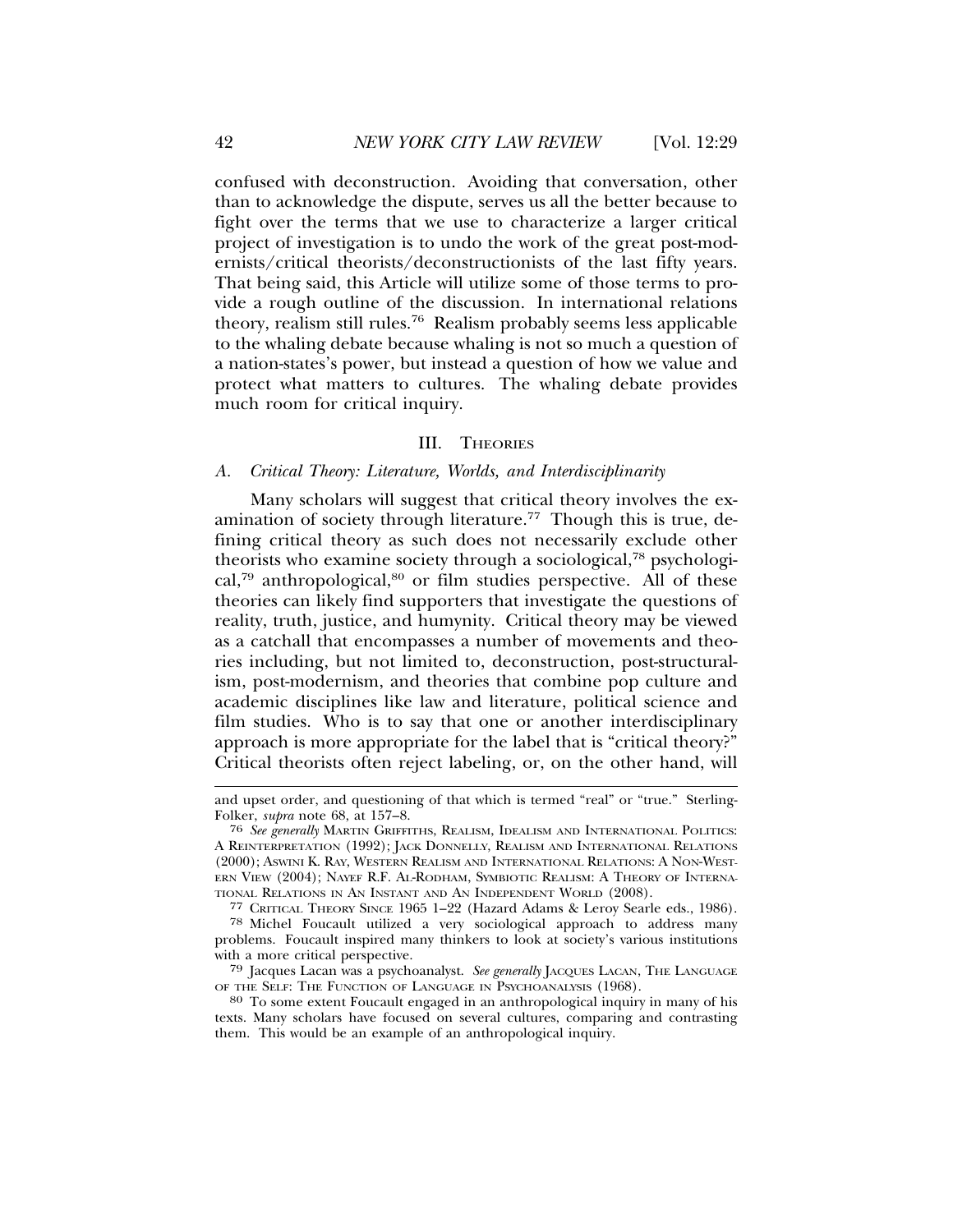accept any label given to them. To understand critical theory, one must approach it with an open mind.

Whaling has a long and storied history in the world, $81$  but it is rarely analyzed from a critical theory perspective. There are countless literary tales about whaling,<sup>82</sup> numerous collections of narratives, and a multitude of reports that recount the cultural significance of whales. The mythology of whaling spans many cultures—from the indigenous populations of the United States and Japan to Norse mythology. The historic accounts, fictional and non-fictional, are plentiful. They appear on websites and in books, as anecdotes and as novels. There is something about whales in the popular imagination that reveres these giants. Perhaps it is a fascination with giants that encourages so many to defend the whales or the apes or to protect Mt. Rushmore or the Everglades. This is not to say that those endeavors are not worthwhile, but there seems to be a fascination with the large. From this we can understand why the momentum seems to be with those hoping to prevent whaling at all costs. How could we, after all, condemn these gentle giants?

Most individuals have not had the opportunity to see a whale, let alone fish for one. For all intents and purposes, whale is not eaten in the United States. Even in aquariums, we are unlikely to see whales, the space constraints are simply too strong. The author has known many individuals who have gone on whale watching trips at coastal towns who have come back not having seen a whale. They are a rarity. It is difficult to conceptualize the need of different cultures to whale. What basis could most of us have to support this claim? These are the existential barriers to the realization that some cultures depend on whales or have depended on whales and have a right to do so now. Does the United States really have that much concern for Iceland or Norway's heritage? International relations is a tricky business and to effectively manage competing interests, nation-states must communicate.<sup>83</sup> Of course, understanding the background and history of communication amongst

<sup>81</sup> Herman Melville's *Moby Dick* is perhaps the most accessible or recognizable work on whaling, but there have been more. *See generally* ERIC JAY DOLIN, LEVIATHAN: THE HISTORY OF WHALING IN AMERICA (2007) (discussing the cultural significance of whaling in the United States).

<sup>82</sup> *See, e.g.*, Northvegr Foundation, Saga of Fridthjof the Bold (Ch. VI), http:// www.northvegr.org/lore/viking/026.php (last visited Mar. 3, 2008).

<sup>83</sup> The pluralism movement in international relations addresses the importance of competing interests. KATHERINE SMITS, RECONSTRUCTING POST-NATIONALIST LIBERAL PLURALISM: FROM INTEREST TO IDENTITY 1-10 (2005).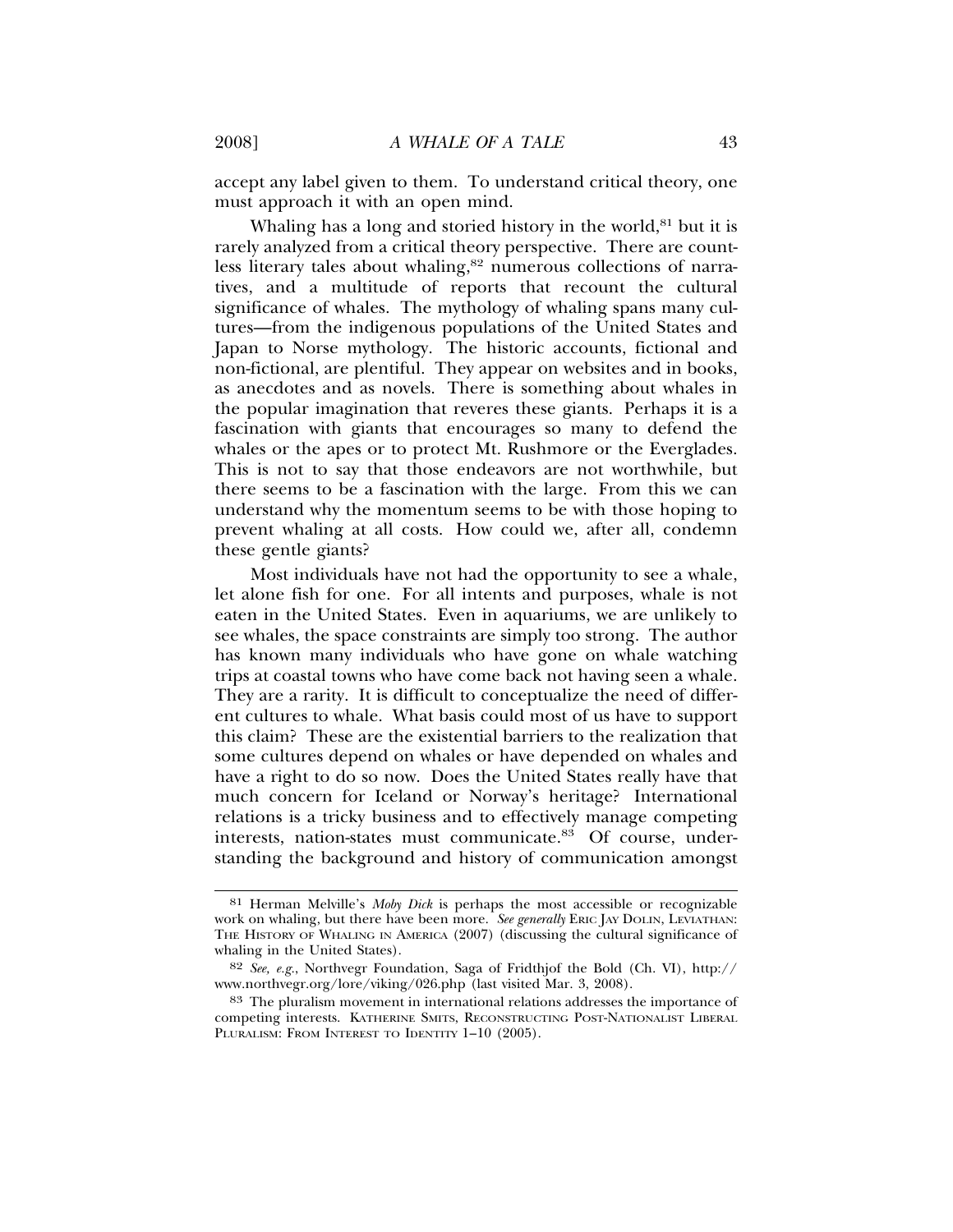nations and groups is critical to successful communication. Unfortunately, a lack of communication has prevented a full and open conversation about whaling.

What seems particularly troubling about the momentum of the anti-whaling faction is that while the United States has been a firm supporter of this effort,  $84$  historically it has been a whaling nation. A somewhat schizophrenic condition exists where history and current law battle. Why did the reversal come about and how does the United States get to decide who can and who cannot whale? The IWC is a member organization and the United States is not in control in any strict sense; but as can be imagined and as is true with many international bodies, the United States has a commanding presence.85 What brought the United States into the IWC and what does this say about the relationship between the United States and indigenous people?

One can utilize various fields to analyze whaling. Those fields can, in turn, be combined with other fields.<sup>86</sup> The diversity of groups involved in the debate is evidence enough that there is plenty of rhetorical space upon which to engage in dialogue.<sup>87</sup> Critical theory offers several advantages to the whaling debate. It encourages international dialogue and urges that all cultures be understood and represented.88 It requires a great deal of reading, fiction and non-fiction—multidisciplinarity.<sup>89</sup> Critical theory does not happen; it grows, reproduces, and reconfigures itself as it

<sup>84</sup> Stephen S. Boynton, *"Whaling Policy" of the United States Yesterday, Today and Tomorrow*, 11 ISANA 1 (1994), *available at* http://luna.pos.to/whale/jwa\_v11\_boy.html. 85 *Id.*

<sup>86</sup> There are many educational and informative works on international relations that take into account many other disciplines. *See generally* BORDERSCAPES: HIDDEN GEOGRAPHIES AND POLITICS AT TERRITORY'S EDGE (Prem Kumar Rajaram & Carl Grundy-Warr eds., 2007) (utilizing critical theory, geography, political science, and cultural studies to address issues of international affairs); MARLA BRETTSCHNEIDER, DEMOCRATIC THEORIZING FROM THE MARGINS (2002) (focusing on class politics and identity politics to investigate international affairs); WEBER, *supra* note 69 (developing a theory of international relations through film studies). Whaling is no exception to this trend.

<sup>87</sup> Where groups and opinions are many, space is plentiful. When one group seeks to assert authority over other groups or seeks to affix a sense of privilege to their words or actions, problems arise. Space is inevitably skewed when Western or Christian voices are allowed to dominate discourse about indigenous peoples. We must be open to discussion and change.

<sup>88</sup> It is important to stress the role of dialogue amongst groups. We must consider, in developing interactions between competing ideas allowing, all voices to be heard. There is no answer, only ways to mediate.

<sup>89</sup> Herman Melville's *Moby Dick* or John Singleton Copley's *Watson and the Shark* are but a few examples.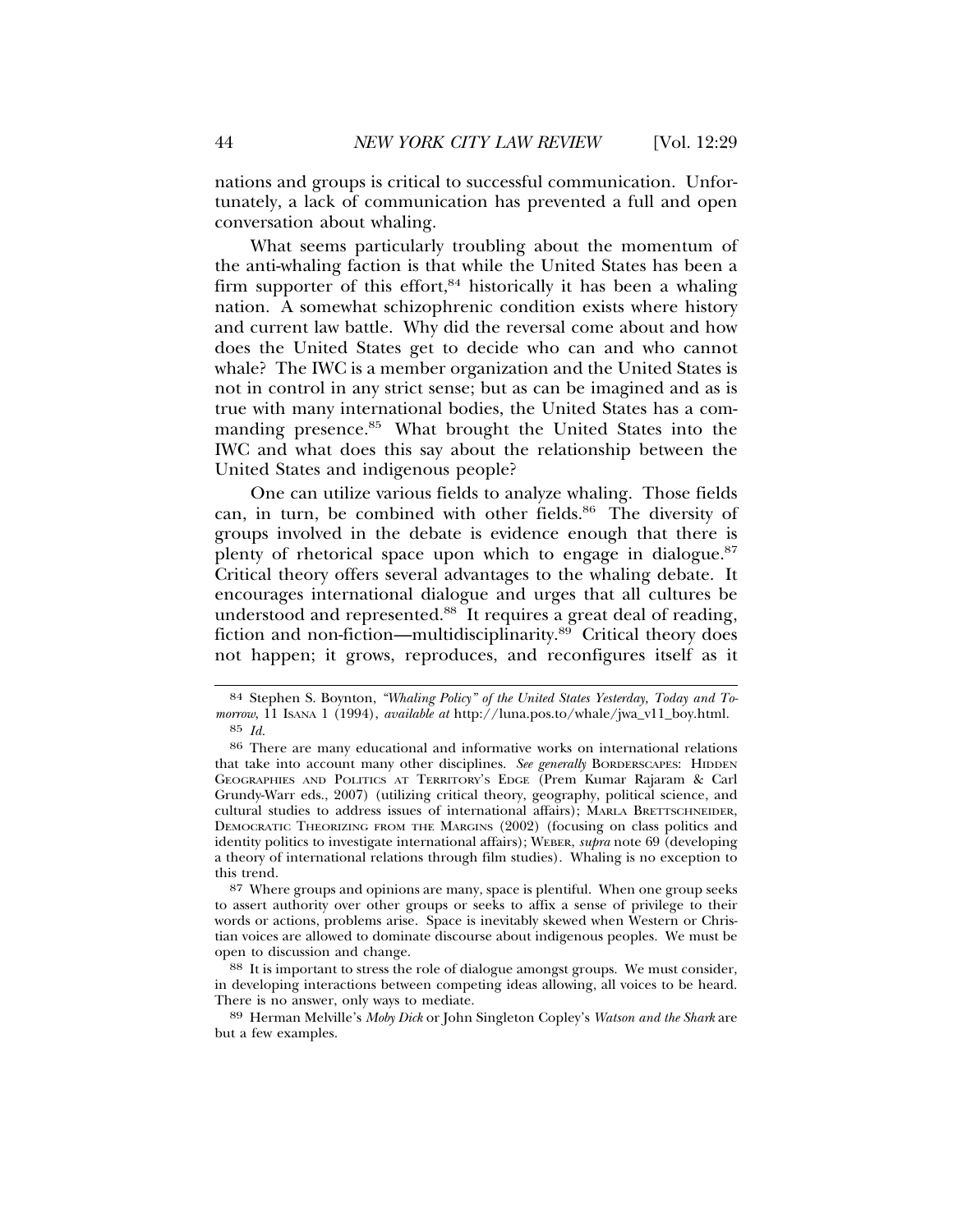evolves through interactions with theory, text, and action.<sup>90</sup> Making informed decisions and engaging in policy after a thorough reading of materials should not be discounted. There have often been times where practitioners have rejected academics—not only in international affairs, $91$  but in law and political science, art and sociology. Critical theory encourages interdisciplinary solutions to interdisciplinary problems. The questions contained in this section are but a start to the critical project of understanding whaling.

#### *B. Deconstruction*

Deconstructing whaling is a difficult task. There is a tendency, when deconstructing, to rant and rave about everything, attempt to disprove everything, and deny everything else.<sup>92</sup> Deconstructionists should take a more responsible role in the theoretical framework<sup>93</sup> of the discipline in which they act by embracing not only deconstruction, but also the results of changes brought by deconstruction. Unfortunately, the critical legal scholar is never out of the systems at play that is the loci of their criticisms.<sup>94</sup> Deconstruction and those engaged in that pursuit are always in a difficult position and are, therefore, open to intense criticism regardless of the insights arising from their critical journey.95 How can one critique

92 It is from this space that many critics of deconstruction argue that deconstruction is nihilistic, radically existential, or both. It is important to understand that critical thought seeks to open terrain and, in so opening terrain, engages in a constructive

93 My idea here is that deconstruction can operate in a number of disciplines. We need not think of deconstruction as an exclusive tool for literary critics or for obscure communications scholars. Deconstruction can fit into different frameworks even

while attempting to unmask those very frameworks.<br><sup>94</sup> Capitalism, government, politics, law, and conservativism exist and scholars who make inroads to their investigation and even to their demise must do so as those forces attempt to constrict, manipulate, and influence their actions. The forces of control and order are great and the resistance to change even greater. Progressive thought and politics will remain connected to the systems they seek to reject, even as they protest against them.

95 Deconstruction, critical theory, and their cognates are often the subject of vehement criticism. Progressive politics are the subject of criticism precisely because they

<sup>90</sup> *See generally* LOIS TYSON, CRITICAL THEORY TODAY: A USER-FRIENDLY GUIDE 1–10 (2006); M.H. ABRAMS, DOING THINGS WITH TEXTS: ESSAYS IN CRITICISM AND CRITICAL THEORY 3–30 (1989); CRITICAL THEORY SINCE 1965, *supra* note 77, at 1–22.

<sup>91</sup> This is a common divide in most disciplines. Without rehashing the complexities of the debates, the general idea is that theory is too far removed from practice so as to render it irrelevant, misleading, or even detrimental to the actual practice of the discipline. Eloise Buker notes: "Hollow abstractions are used to affirm such issues as diversity, freedom, democracy, equality, and fairness without giving them sufficient content to even make conversations about them meaningful." ELOISE A. BUKER, TALK-ING FEMINIST POLITICS: CONVERSATIONS ON LAW, SCIENCE, AND THE POST-MODERN 5 (1999).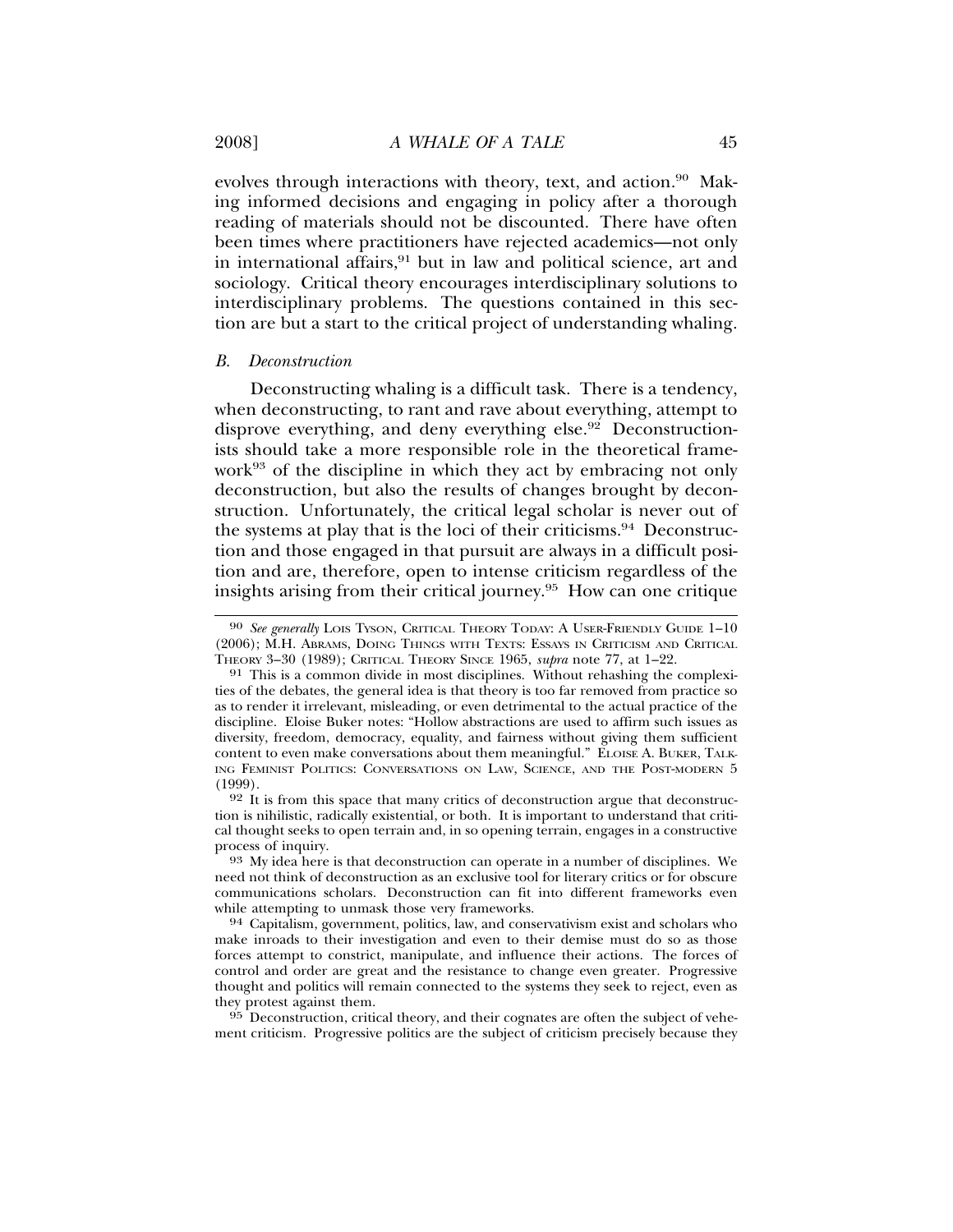the systems that are inescapable? It is perhaps exactly this notion that warrants continued questioning.

One of the most interesting puzzles for deconstruction in the whaling debate is deconstructing the "cultural exemption" that allows some groups the ability to whale. "Cultural" is a complex word used to convey complex ideas. That discussion is developed more fully in the proceeding section. Why do we call it an exemption? Is the idea of exemption even appropriate? Did anyone choose to be exempt from their culture only to claim exemption to be let back in? That seems curious. What is cultural? How long must something continue for it to be ingrained in culture? The United States engaged in whaling, but has not called for an exemption. England has whaled, but has not sought an exemption. The answers to these questions are not easy and even answering them would bring about more questions.

There are many avenues for deconstructing the international order, capitalism, democracy, etc. Those criticisms are often generic and because they do not focus on the associations of individuals in those larger groups, to pursue such a path would be counterproductive. Deconstructing complex systems often denies the import of those systems on the people those systems affect. Deconstruction becomes void of power when it rejects people, when it overlooks the impacts of the critical project on individuals.

Attempting to deconstruct the IWC similarly only gets us so far. The better use of our deconstructive muscle is to consider what it means to be a culture and how rights and history make a culture. There are no easy answers here, however. Deconstruction can further address the definition of rights and of history. That is part of the exciting journey that is deconstruction. It can continue to break down every word until we can better understand what the issues are. Deconstruction's goal of facilitating a deeper understanding of critical inquiry is based in sound logic. Applying it to the whaling debate then may be a fruitful endeavor if it allows us to question the underlying assumptions about culture, politics, and resistance that shape the debate.

Deconstruction is particularly useful when talking about culture because culture's many complexities demand a careful critical inquiry. Academics and policy-makers alike should find use in deconstruction's proverbial pealing back the layers of the onion.

are progressive. Because deconstruction seeks to unmask the status quo, it too is a frequent criticism focus. Hopefully such criticism will not derail the progress of critical ideas.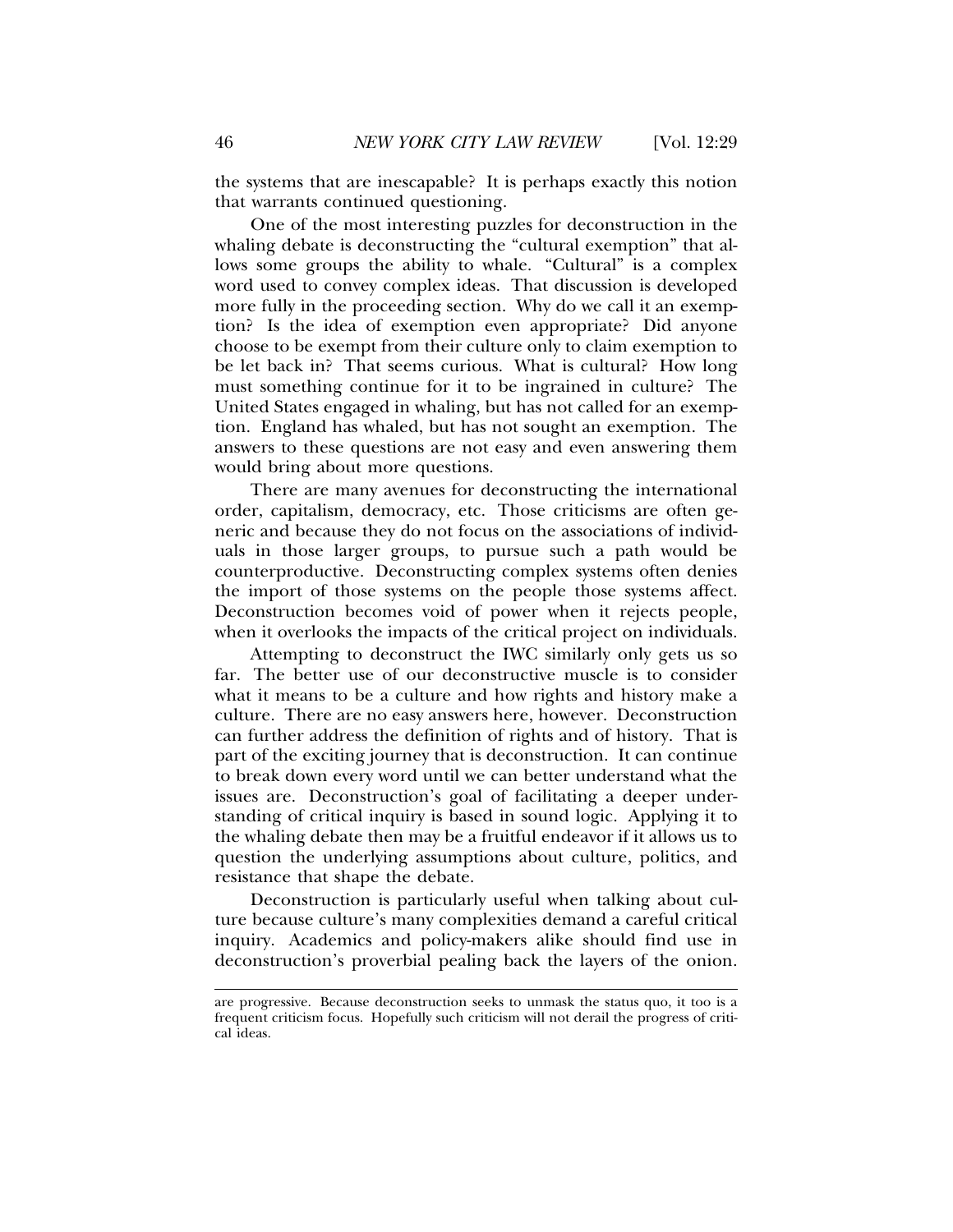To understand how best to enforce rights and encourage cultural appreciation, we must attempt to understand the differences of cultures as well as the assumptions that characterize cultural labels.

*C. Post-colonialism*

The arrival of non-Indians here led to multiple tragedies that have continued long after the non-Indians should have known better, and these clashes have called forth from many Indian people and tribes so multifarious an array of creative transformations of themselves that no single book, and not even a multivolume set of books, could chronicle them all.<sup>96</sup>

No alleged effect of colonization evokes greater moral indignation or fretful nostalgia than fragmentation. Colonialism breaks things. It shatters an imagined wholeness. Colonialism's will to power creates binaries where a unified field and healthy singularity of cultural purpose once existed. The self of the colonizer explodes a native cultural solidarity, producing the spiritual confusion, psychic wounding, and economic exploitation of a new and dominated other. Colonization imposes evil, fear, and ignorance on the innocent native landscape.<sup>97</sup>

The post-colonialism debate is very much about robbery—a spiritual theft of subjectivity that manifests itself through practices of cultural superiority, xenophobia, and the oppressor's lack of humynity. What was once whole, striated, expansive and indefinite is now smoothed by a larger discourse of dominance. The development of colonialism and its refinements and rebirths have perpetuated a psychology of control that has injured, actually and metaphorically, indigenous populations.

Post-colonial critiques are often multifaceted, but all center on a rejection of imperialism and/or a rejection of the blanket concept of "Enlightenment Thinking."98 Post-colonial critiques have also been termed "radical anti-imperialism" by Patrick Callahan.<sup>99</sup>

<sup>96</sup> JAKE PAGE, IN THE HANDS OF THE GREAT SPIRIT 405 (2003). I prefer the term "indigenous," but can accept the lively debate surrounding terminology. All sides make valid points that lend credence to the validity of a host of linguistic selections. *Id.* at 8. I offer up that the debate should continue and that those people these terms seek to represent be included in the fray.

<sup>97</sup> Houston A. Baker, Jr., *Colonialism and the Post-colonial Condition*, 110 PMLA 1047,

<sup>&</sup>lt;sup>98</sup> Enlightenment thinking usually involves an intense belief in reason and rationality, through the lens of European consciousness. It is that European consciousness which has encouraged colonization again and again. *See* Richard Hooker, The European Enlightenment, http://www.wsu.edu/~dee/ENLIGHT/ENLIGHT.HTM (last

<sup>&</sup>lt;sup>99</sup> CALLAHAN, *supra* note 66, 114–5.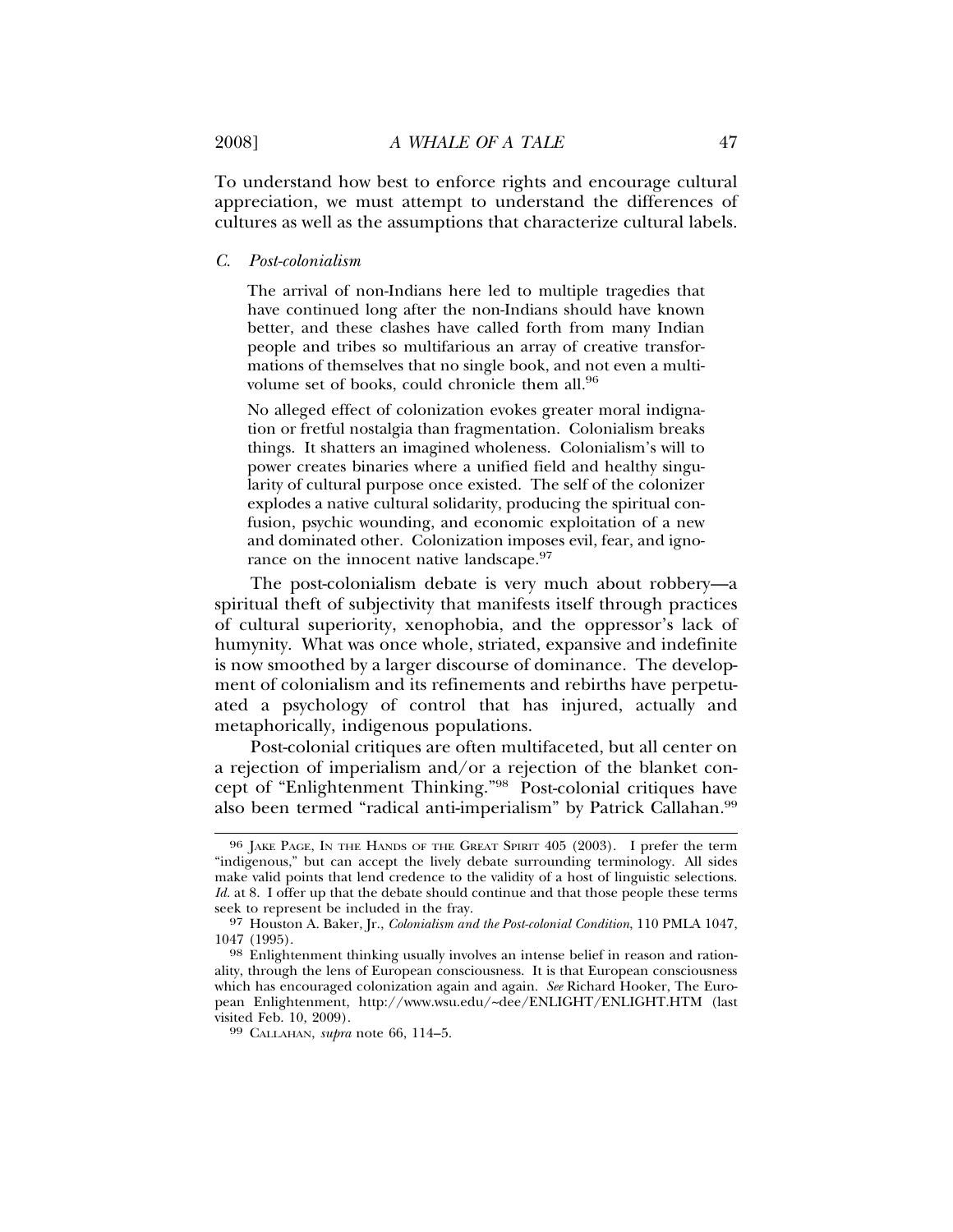The argument that the United States has or is an empire is hotly debated, mostly because parties focus on indicia of formal empire—control over cultures, sovereignties, economic strength, etc. To be sure, there is a compelling case to be made that the United States is an empire when considering its relationship to the indigenous peoples of the United States. With the recent events of September 11, 2001 deployed as a call for a new imperialism, the postcolonialism critique is relevant to today's political and philosophical discourses.100 However, perhaps the most palpable example of the United States' empire is indirect empire.<sup>101</sup> Indirect empire often arises out of advantages in international trade, popular culture indoctrination, and the spread of a country's commercial interests and objectives—Starbucks, McDonalds, etc. Both types of empire are serious problems for subalterns of all varieties.<sup>102</sup>

These "serious" problems pose serious threats to the existence of the Makah.103 There is clearly a war of words over the appropriateness of whaling. However, what is particularly stressing is the threat to Makah identity. Anti-whaling arguments are made in a manner that challenges the subjectivity of the Makah by debasing various cultural claims about the relationship between the Makah and whaling.104 The denial of subjectivity is the most unfortunate philosophical turn toward destruction.

Post-colonial critiques often rely on historical and sociological analysis, paying special attention to the impacts of international relations not only on nation-states and large bodies, but also on the individual.105 Here post-colonial critiques pick up where standard deconstruction fails. The Makah have a long history of contact with the forces of colonization through the nineteenth century.<sup>106</sup> Because post-colonial critiques involve a critique of imperialism, they are particularly effective tools in discussions of international

<sup>100</sup> Malini Johar Schueller, *Post-colonial American Studie*s, 16:1 AM. LIT. HIST. 162, 162 (2004).

<sup>101</sup> CALLAHAN, *supra* note 66, at 115–6.

<sup>102</sup> *See generally* Gayatri Chakravorty Spivak, *Can the Subaltern Speak?*, *in* MARXISM AND THE INTERPRETATION OF CULTURE 271–313 (Cary Nelson & Lawrence Grossberg eds., 1988) (providing the background work for the post-colonial studies movement); Gyan Prakash, *Subaltern Studies as Post-colonial Criticism*, 99 AM. HIST. REV. 1475–90 (1994) (discussing subalterns in great detail).

<sup>103</sup> *See* Erickson, *supra* note 20, at 564.

<sup>104</sup> *Id.*

<sup>105</sup> *See generally* LOOMBA, *supra* note 3, at 12–39 (explaining through case study the historical, sociological, and cultural impacts on post-colonial critiques and development).

<sup>106</sup> *See* Riley, *supra* note 40, at 59.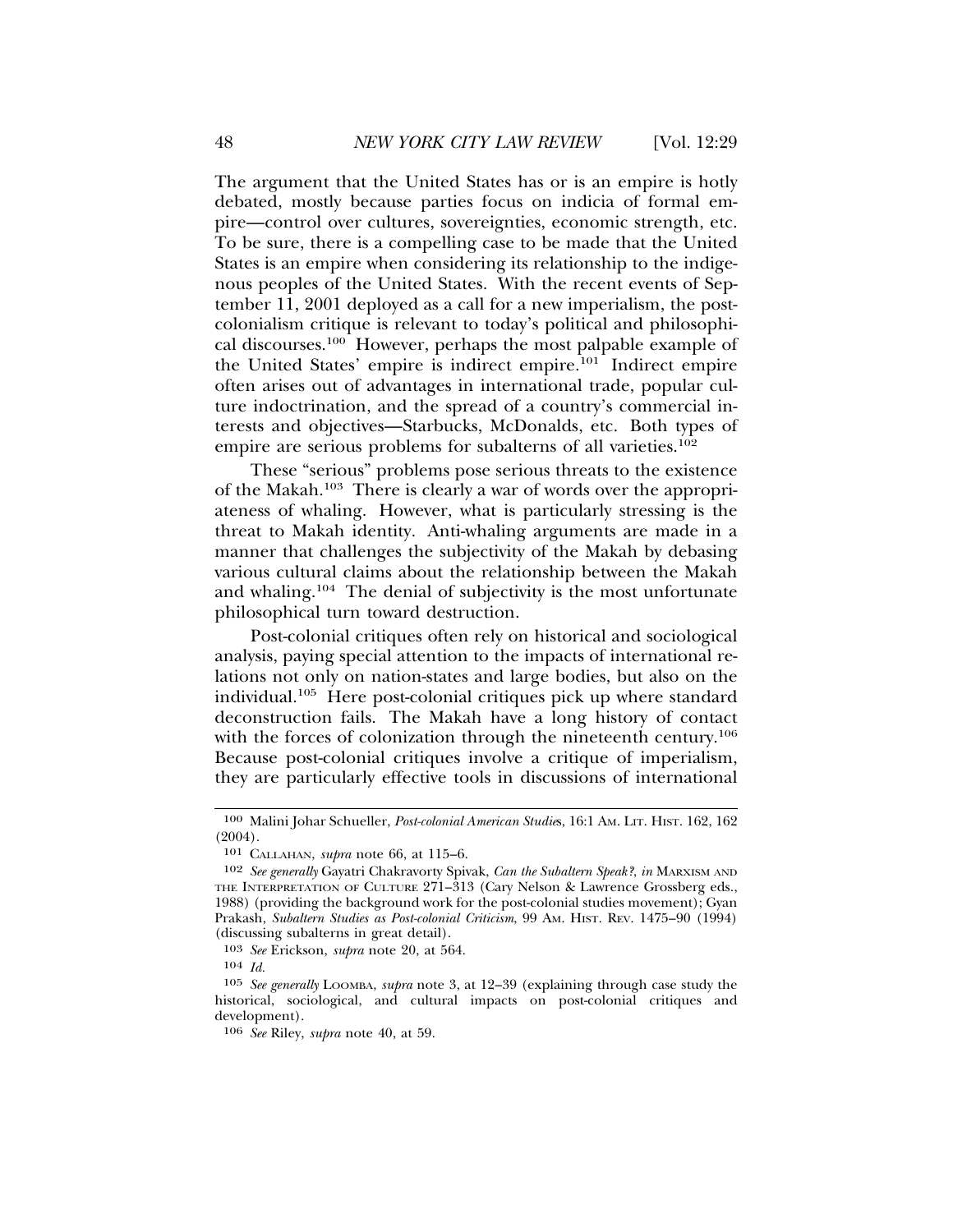relations and international law. They also offer important insights in the analysis of indigenous populations.

There is a long history of U.S. imperialism<sup>107</sup> and a clear exercise of cultural genocide with respect to the United States' indigenous populations. Even though Sumner Wells, Franklin Delano Roosevelt's Undersecretary of State, famously declared "the age of imperialism is ended,"108 that notion has not resonated with the colonized within the United States' borders. The Makah have been no exception to the deplorable treatment of indigenous people by the U.S. government.<sup>109</sup> The ban on whaling is not a policy solely against the Makah, it is the support of a convention that desires to ban whaling across the globe, denying the cultural and historic practices of many people. This is an example of international relations no longer being about East versus West, but at a deeper level being about Michael Hardt and Antonio Negri's notions of empire.110 Although this Article focuses largely on the Makah, arguments could be made that incorporate post-colonial criticisms as they relate to a number of other countries and cultures.

Imperialism is a particularly naughty tactic that reinforces itself through the oppressive cycle. Once a country is in, it is hard to get out.111 Imagine indigenous peoples in the United States rejecting all federal government assistance or imagine Venezuela not shipping oil to North America and Europe. Those situations are simply not feasible in a practical sense. However, imperialism is inherently unstable.112 The risk of constant social rebellion is a real threat to the established order.<sup>113</sup> Because the goal of imperialism is dominance, individuals are always placed in a disadvantageous position against the system. Furthermore, the United States and its leadership enjoy making declarations that the United States has broken free of the Western world's colonial traditions, reifying

<sup>107</sup> *See* Schueller, *supra* note 100, at 171 ("Post-colonial studies can intervene to suggest how US cultural history has always been a contradictory set of narratives with an endless entanglement of imperial and colonial experiences, and native resistances.").

<sup>108</sup> WILLIAM ROGER LOUIS, IMPERIALISM AT BAY: THE UNITED STATES AND THE DECOLONIZATION OF THE BRITISH EMPIRE, 1941–1945 154–5 (1978).

<sup>109</sup> *See* Miller, *supra* note 15, at 201–4; Burns, *supra* note 18, at 364–6 (discussing the United States's historical abuses of indigenous people generally).

<sup>110</sup> MICHAEL HARDT & ANTONIO NEGRI, EMPIRE 8 (2000) (discussing capitalism as the "new" imperialism); *see also* LOOMBA, *supra* note 3, at 214.

<sup>111</sup> CALLAHAN, *supra* note 66, at 116.

<sup>112</sup> *Id.* at 117 (discussing how political control hinges on the exchange of goods or trade).

<sup>113</sup> *Id.*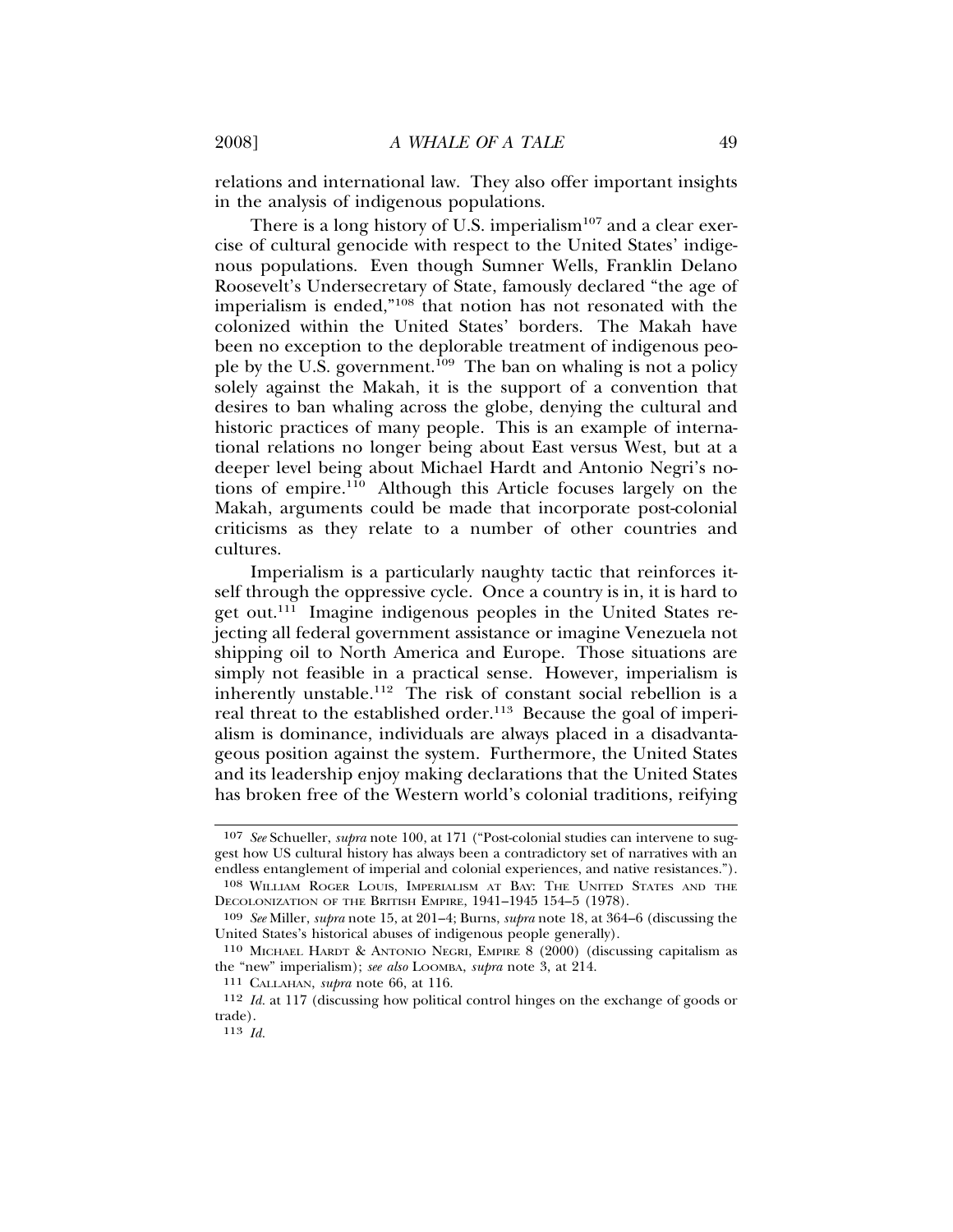the goodness of the system being critiqued. Richard Nixon, during a campaign speech, famously declared, "For the first time in history we have shown independence of Anglo-French policies toward Asia and Africa which seemed to us to reflect the colonial tradition. That declaration of independence has had an electrifying effect throughout the world." $114$  This assertion would prove to be wrong in the years to come and does not take into account the continued domestic imperialism practiced against indigenous people of the United States.

What can whaling countries do? They might resume whaling temporarily, knowing that they might be able to whale for at least a short time before pressure from other countries becomes too great. That would never solve anything and would only give whaling countries a small glimpse at their previous way of life. As mentioned previously, the cultural exemption debate tops the list of post-colonial critiques. This Article, however, is more about the need to open up the space for post-colonial critique than it is to define the specifics of place.

The cultural exemption rests on the IWC's use of the term "subsistence whaling," which is "whaling, for purposes of local aboriginal consumption carried out by or on behalf of aboriginal, indigenous or native peoples who share strong community, familial, social and cultural ties related to a continuing traditional dependence on whaling and on the use of whales."115 The exemption is a logical compromise designed to promote a better understanding of different cultures. It is an attempt to be responsive to the needs of societies and to recognize many of the constituent parts of culture.<sup>116</sup> It provides some hope. Geert Hofstede, one of the preeminent sociologists in the field of intercultural relations, found culture to be "the collective programming of the mind which distinguishes one hum[y]n group from another. . . . Culture is to a hum[y]n collectivity what personality is to an individual."<sup>117</sup> Whaling is a programmed activity,  $118$  a characteristic of certain cultures,

<sup>114</sup> HERMAN FINER, DULLES OVER SUEZ: THE THEORY AND PRACTICE OF HIS DIPLOMACY 397 (1964).

<sup>115</sup> Jennifer L. Tomsen, *"Traditional" Resource Uses and Activities: Articulating Values and Examining Conflicts in Alaska*, 19 ALASKA L. REV. 167, 175 (2002).

<sup>116</sup> Culture is difficult to define. There are many more definitions than could be fully discussed in a work of manageable size. Culture involves everything from foodways to language, familial responsibilities to gender roles, religion to opinions of work.

<sup>117</sup> HOFSTEDE, *supra* note 5, at 25.

<sup>118</sup> Whaling is a traditional Makah pursuit. *See* Miller, *supra* note 15, at 167.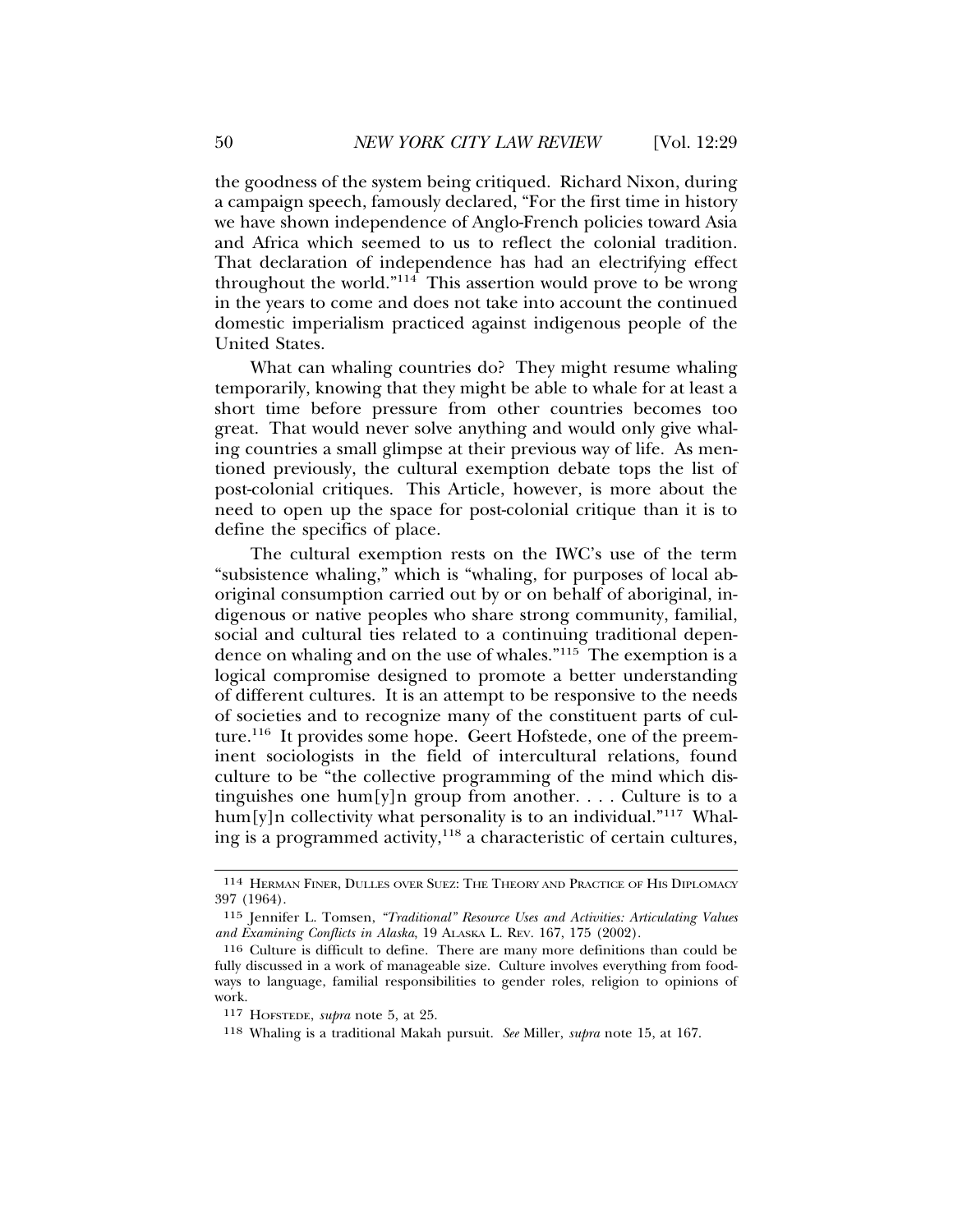similar to how certain jobs are characteristic of different regions of the United States—farming in the Midwest, for example.

International relations, to work effectively, must involve policies that seek a middle ground and the cultural exemption is, on paper, an opportunity to engage in intercultural dialogue. We must be sensitive to the paper of laws, however. Laws, by their words, often serve to divert post-colonial critiques. Those words, while attempting to offer solutions, often have no practical effect.119 The whaling debate can take into account multiple points of view; however, the fact that many countries must first go to the IWC indicates that there are still post-colonial apparatuses in the system. Mediating between cultures is then synonymous with mediation between groups of people. The framework exists in this exemption language. The whaling exemption is designed to promote those things that set societies apart from one another. Indeed, for several cultures, a major cultural marker is whaling.

One criticism of the post-colonial scholars is that they are concerned with the humyn world and not the non-humyn world. To the extent that they do address the non-humyn world, they do so with a distinct favoritism for the humyn world.<sup>120</sup> Of course, modern ecological thought would suggest that it is all the same world, and that idea is one I take to heart.

Philip Armstrong notes:

Concerned as it is with the politics of historical and contemporary relations between "Western" and other cultures since 1492 or thereabouts, post-colonial studies has shown little interest in the fate of the non-hum[y]n animal. In identifying the costs borne by non-European "others" in the pursuit of Western cultures' sense of privileged entitlement, post-colonialists have concentrated upon "other" hum[y]ns, cultures, and territories but seldom upon animals.<sup>121</sup>

Understanding that post-colonialism and imperialism take an ecological toll is vitally important to understanding post-colonial studies. Professor Armstrong is at once correct and incorrect—his observation certainly resonates with a thorough understanding of post-colonial literature, but it suggests that ecological concerns are not a concern for post-colonial scholars. That characterization is

<sup>119</sup> Marouf Hasian, Jr., *Rhetorical Studies and the Future of Post-colonial Theories and Practices*, 20 RHETORIC REV. 22, 26 (2001) (describing, for example, how the passage of child labor laws has done little to solve the problem of child labor in sweatshops).

<sup>120</sup> *See* MEREDITH, *supra* note 21.

<sup>121</sup> Philip Armstrong, *The Post-colonial Animal*, 10:4 SOC'Y & ANIMALS J. 413, 413 (2002), *available at* http://www.psyeta.org/sa/sa10.4/armstrong.shtml.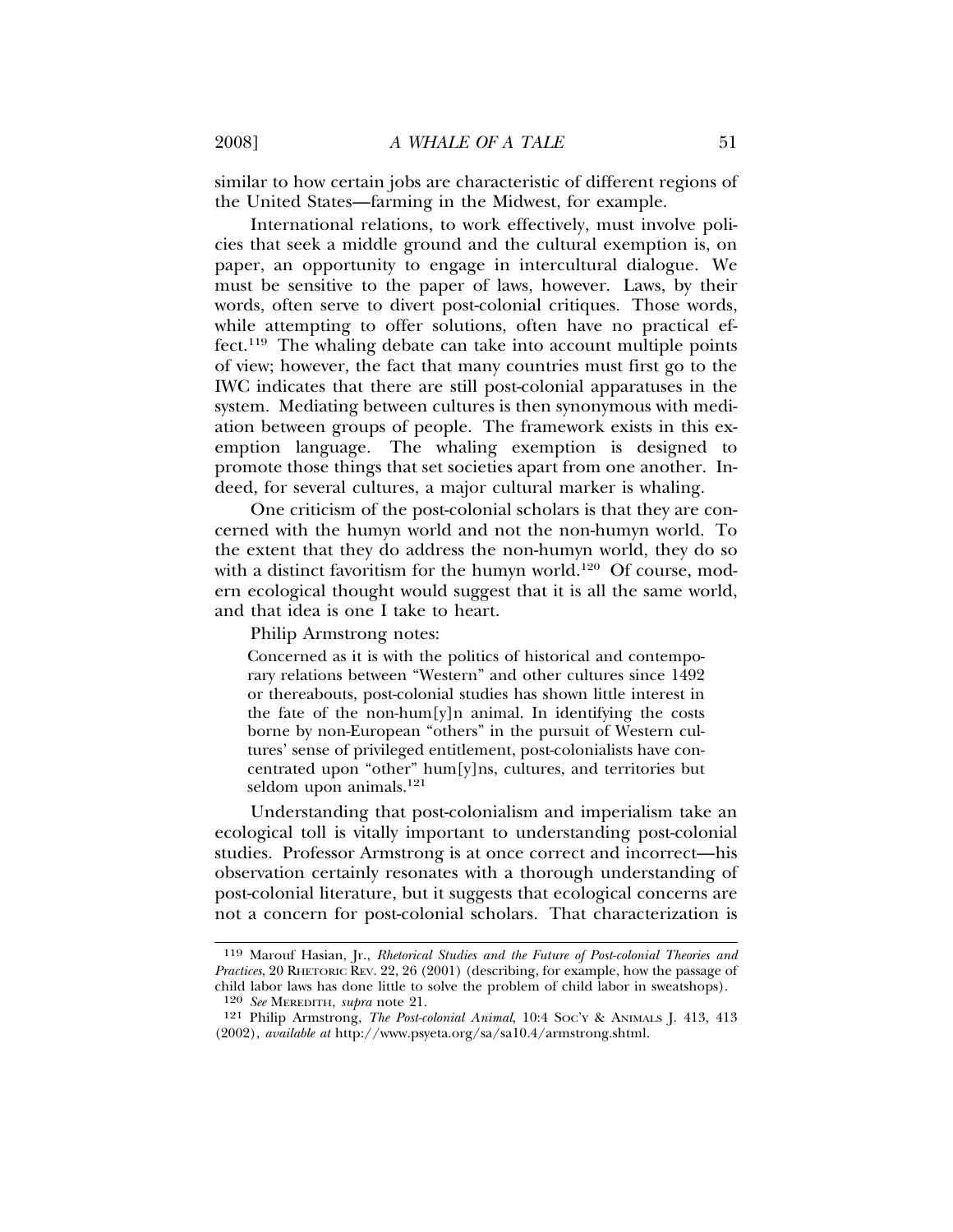misleading at best and vitriolic at worst. To be sure, there are synergies between animal rights discourse and post-colonial criticism.122 The resistance to Cartesian analysis is very much a central focus of both schools of thought, albeit each focusing on slightly different segments of Descartes' argument.<sup>123</sup>

Although there are flaws in the system—perhaps because having a system is, in itself, flawed—there remains room for intercultural awareness and for an expanded dialogue on whaling culture. Of course, that might be theory talking and not practice. The debates about the appropriate lens through which to view cultures still rage on today. If they continue to go on without a concentrated effort to realize the cultural differences across the world in relation to whaling, then perhaps we need a new course. We do a disservice to ourselves, philosophically and politically, if we fail to consider alternate views on whaling. Armstrong notes: "Encountering the post-colonial animal means learning to listen to the voices of all kinds of 'other' without either ventriloquizing them or assigning to them accents so foreign that they never can be understood."124 These are not simple questions of right and wrong, but truly strike at fundamental notions of fairness, subjectivity, and the integrity and value of culture. The cultural exemption debate underscores how the whaling debate is more than a crisis in international relations, law, or politics, but instead is a much broader discussion of how we understand each other.<sup>125</sup>

#### **CONCLUSION**

Critical studies in the form of deconstruction, post-colonial criticism, and critical theory promise to open doors for continued discussion and a better understanding of the people around us. The whaling debate is a situation ripe for critical inquiry with its many parties, broad issues, and interdisciplinary appeal. Hopefully, readers have been encouraged to read more about the whaling issue. The questions and tools utilized in the three theories discussed have broad applicability to other pursuits. The United States has done a disservice to the Makah and that is part of a larger policy of imperialism and disrespect for others. The United

<sup>122</sup> *Id*. at 414 (noting that "the definition of 'the animal' is inextricably bound up with the formation of other notions fundamental to the work of colonialism: 'the hum[y]n,' 'the natural,' 'the cultural'").

<sup>123</sup> *Id*. at 414.

<sup>124</sup> *Id*. at 417.

<sup>125</sup> Post-colonial criticism encourages a melding of scholarship and political action. *See* LOOMBA, *supra* note 3, at 204–28.